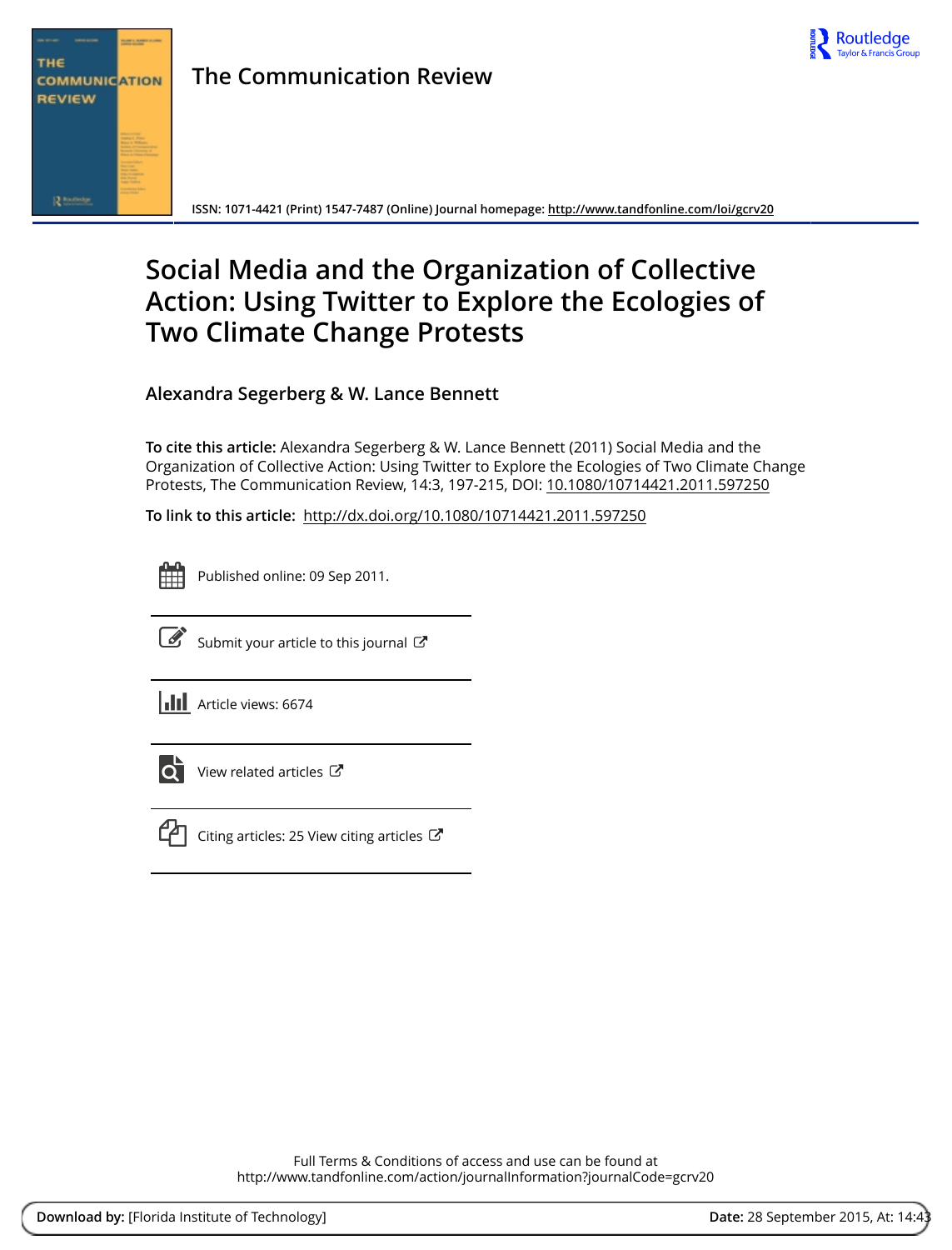*The Communication Review*, 14:197–215, 2011 Copyright © Taylor & Francis Group, LLC ISSN: 1071-4421 print/1547-7487 online DOI: 10.1080/10714421.2011.597250

# **Social Media and the Organization of Collective Action: Using Twitter to Explore the Ecologies of Two Climate Change Protests**

ALEXANDRA SEGERBERG

*Department of Political Science, Stockholm University, Stockholm, Sweden*

#### W. LANCE BENNETT

*Department of Communication, University of Washington, Seattle, Washington, USA*

*The Twitter Revolutions of 2009 reinvigorated the question of whether new social media have any real effect on contentious politics. In this article, the authors argue that evaluating the relation between transforming communication technologies and collective action demands recognizing how such technologies infuse specific protest ecologies. This includes looking beyond informational functions to the role of social media as organizing mechanisms and recognizing that traces of these media may reflect larger organizational schemes. Three points become salient in the case of Twitter against this background: (a) Twitter streams represent crosscutting networking mechanisms in a protest ecology, (b) they embed and are embedded in various kinds of gatekeeping processes, and (c) they reflect changing dynamics in the ecology over time. The authors illustrate their argument with reference to two hashtags used in the protests around the 2009 United Nations Climate Summit in Copenhagen.*

The year 2009 was the year social media moved to the front line in a variety of national and transnational protests. Activists, police, and mass media announced their intent to step up use of social technology to coordinate, communicate, and monitor the G20 London Summit protests (Ward, 2009); Evgeny Mozorov commented on "Moldova's Twitter Revolution" (Mozorov, 2009a); and soon it was proclaimed that the Iranian revolution would be



Address correspondence to Alexandra Segerberg, Department of Political Science, Stockholm University, 106 91 Stockholm, Sweden. E-mail: alex.segerberg@statsvet.su.se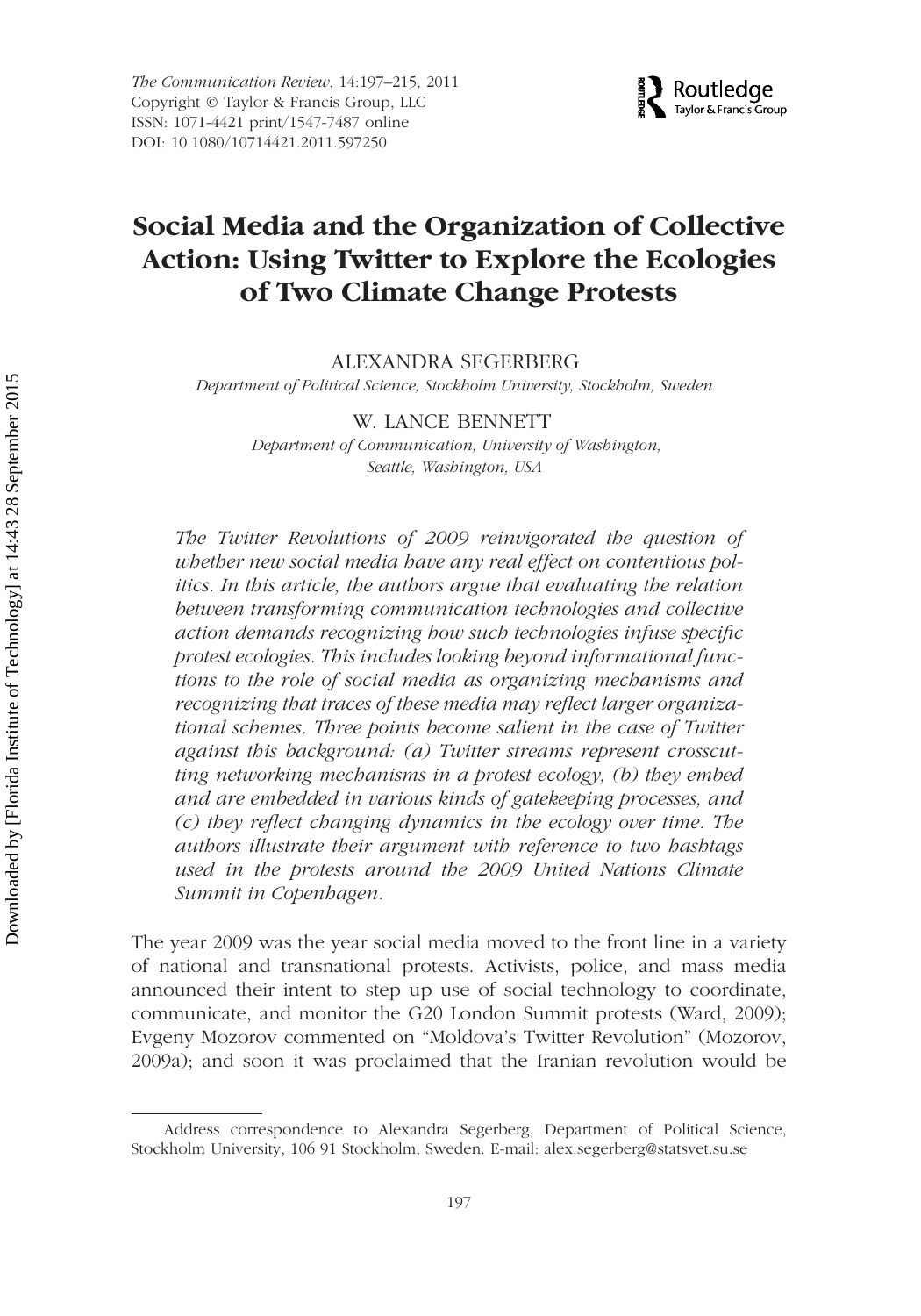tweeted (Sullivan, 2009). As the early euphoria over the events in Iran was tempered, the debate instead came to center on whether and how new media have "real consequences for contentious politics" (Aday et al., 2010, p. 5). In general, however, "real" consequences continued to be measured in terms of prodemocratic institutional outcomes, and "new media" often boiled down to Twitter.

Sweeping assumptions and generalizations are not helpful starting points for examining the relation between social media and contentious collective action, much less for illuminating how social technologies operate in specific contexts with specific effects. Looking beyond their obvious function as means of sending and receiving messages, we argue for the importance of analyzing social technologies both as organizing mechanisms in complex collective action ecologies and as reflections of larger organizational schemes. Toward this end, we propose an approach that locates Twitter and other social technologies in diverse contexts of use while opening up for more focused assessments of the differing roles these media might play. We illustrate our argument with reference to two hashtags that were used in a family of protests leading up to the 15th United Nations Conference of the Parties on Climate Change (COP15) which took place in Copenhagen between the 7th and the 18th of December 2009.

# CONTEXTUALIZING TWITTER REVOLUTIONS

The debate about the 2009 Twitter Revolutions at base concerned whether Twitter triggers revolutions, and whether twittered uprisings are effective. This (pre-Egypt) discussion included focus on two issues: the uses of Twitter for publicizing local causes to distant audiences, and its importance in logistical communication among protesters on the ground. Enthusiasts claimed positive effect on both counts; critics played these same claims down.

In the first area of debate, optimistic accounts of protesters' ability to disseminate information to outsiders (thereby granting unprecedented insight into events on the ground to journalists and citizens alike) were answered with challenges to the reliability and representativeness of tweeted sources (A. Fisher 2010; Mozorov 2009b). Moreover, questions remain about the value of Twitter streams in relation to professional journalism (Jewitt, 2009; cf. Arceneaux & Schmitz Weiss, 2010), and the general public's ability to deal with information overload (A. Fisher 2010; Mozorov 2009b).

The other track revolved around Twitter's ability to facilitate activists' internal communication for the purposes of logistical coordination. The volume and the representative nature of the tweeters were again called into question. Voluble twitterers might not be the same people who are organizing the protests on the ground, who presumably prefer more secure means of communication (Esfandiari, 2010). Further, facilitated coordination is likely to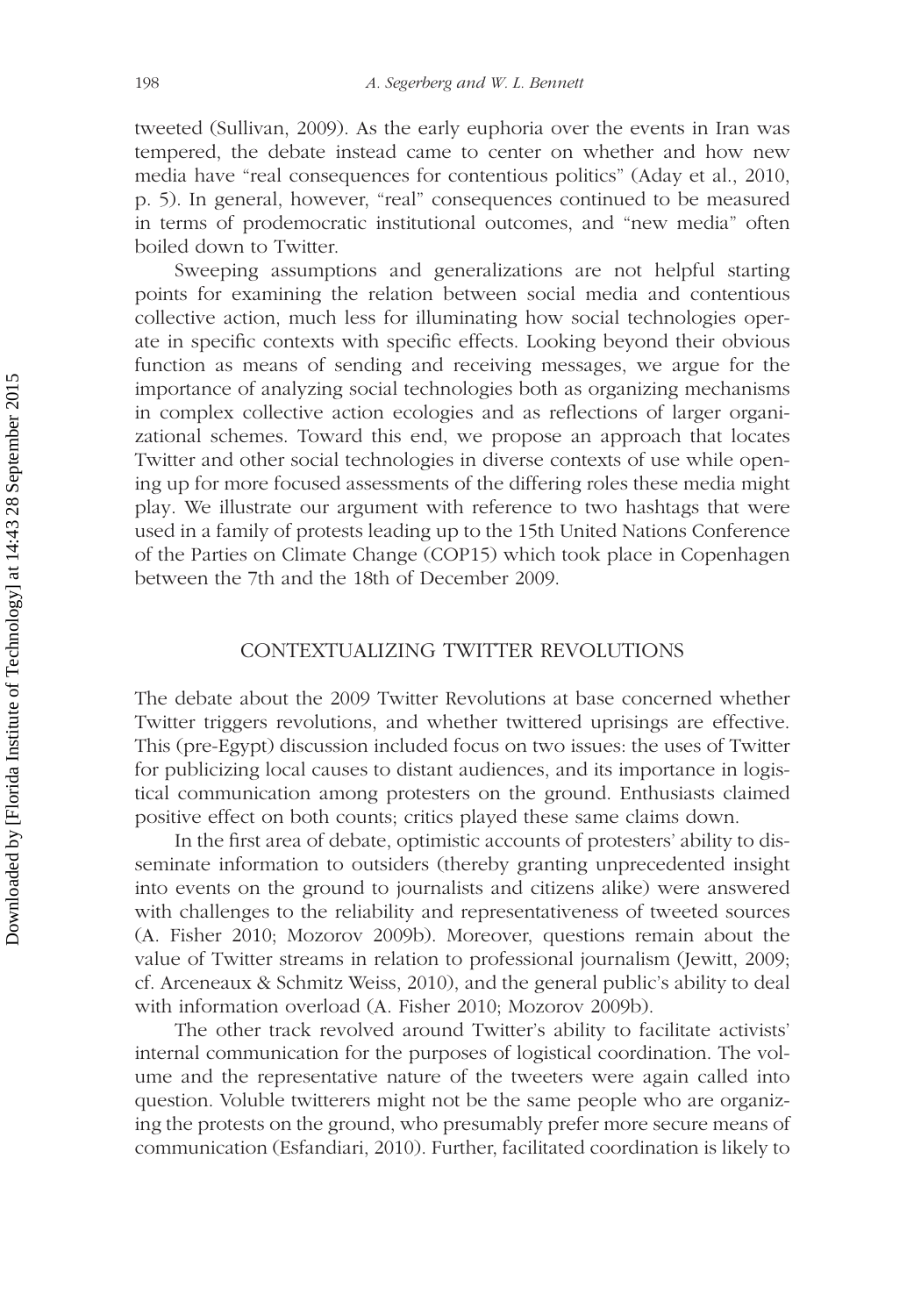benefit all kinds of actors, from state security forces to proregime supporters to genocidal mobs (Cascio, 2009; Morozov, 2009b; Palfrey, Etling, & Faris, 2009). Questioning the implied link between sheer connectivity and political effectiveness, Gladwell (2010) argued that digitally networked activism fails to generate committed collective action when the going gets tough. He characterized social media activism in terms of weak ties and horizontal decentralized organization and contrasted this unfavorably with the strong ties and centralized hierarchical organization which marked key junctures in the Civil Rights Movement. Digitally networked action, Gladwell (2010) concluded, is ill-equipped to bring about systemic change.

It is clear that more nuanced theory and analysis is needed in order to develop realistic ways of thinking about the role of communication technologies in the transformation of contentious politics and, ultimately, the effectiveness of such politics. As long as the debate remains anchored in anecdotal evidence and sweeping generality, there is little reason to believe we are analyzing social deployments of technology adequately, let alone establishing decidable grounds for assessing their effects. On top of this, moreover, central starting points in the debate have been misleading.

One of the important analytical fallacies in the debate about social media and contentious politics has been to abstract new social media out of more complex contexts. It is important to note that there are two variations on this fallacy, both of which concern the framing of the debate as much as the dearth of fine-grained empirical analysis. The first is the tendency to isolate social media such as Twitter and Facebook from the broader technological and social contexts in which they operate. Single technologies risk becoming fetishized and personified. There is also a risk that the defining political features of the technology may become assumed rather than discovered. In the Twitter Revolutions debate, commentators' periodic cautions not to exaggerate the role of facilitated information sharing in regime change (e.g., Eaves, 2009) underscored how the discussion tended to approach Twitter as specifically an information communication device, focusing on the quality of the information flows on the one hand and its mobilizing promise on the other. Yet, it is not clear what evidence limits Twitter to creating external information flows or exchanging logistical information among dissidents. Although these are not unreasonable things to look for, they are static rather than dynamic categories.

The second variation of the abstraction fallacy is to extract Twitter use from its broader political context. On the one hand, it is sensible to recognize that there are likely to be multiple actors, levels and areas of use to be considered in any particular case. Aday et al. (2010), for example, discern distinct levels at which new media may have mattered in the case of the postelection protests in Iran. On the other hand, it is also important to note that the framing of the debate begs questions about how best to conceive of political action, effect and the role of social technologies in particular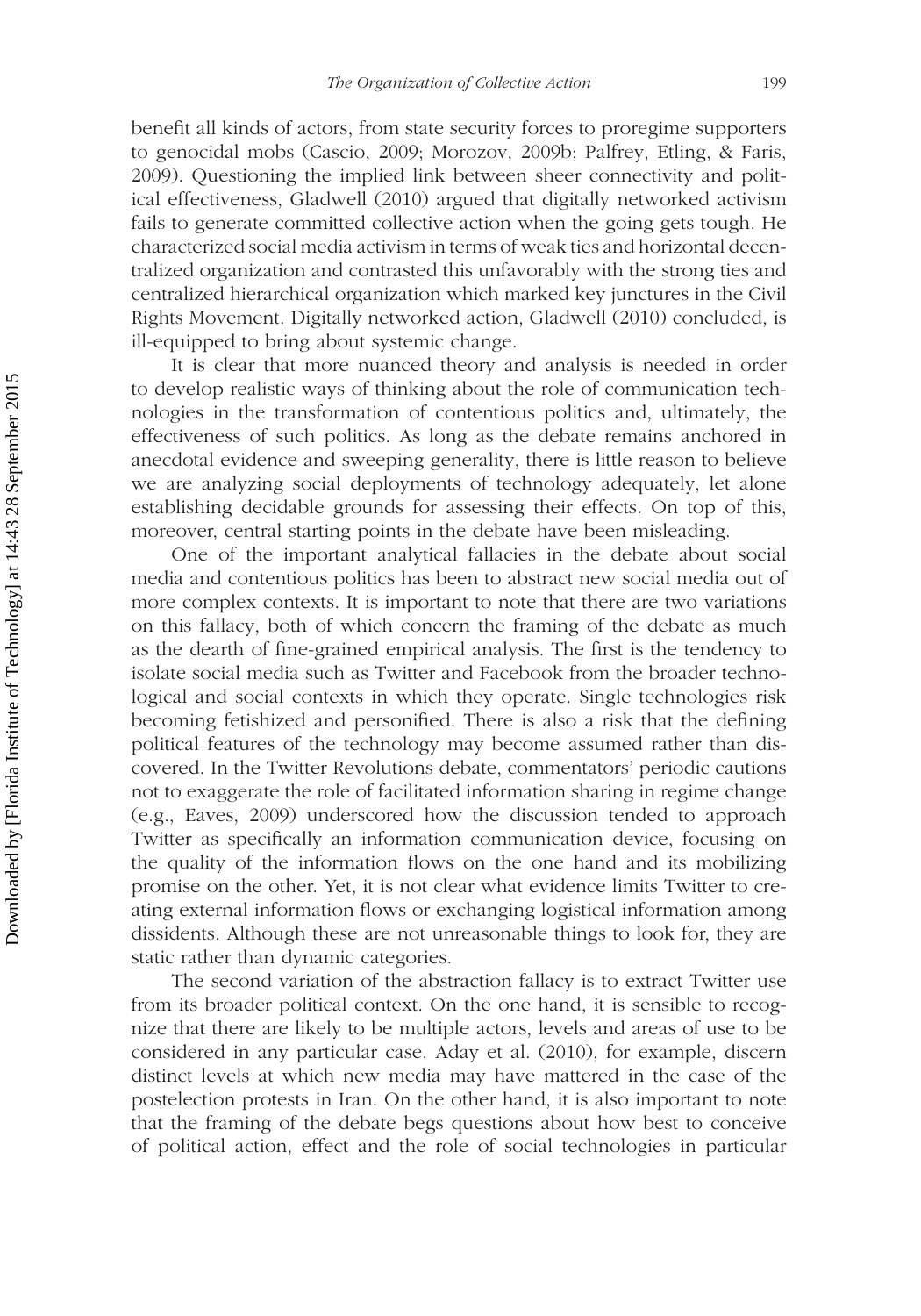political events. Pulling any social media out of context and asking to what extent it facilitates actions such as those undertaken by the 1960s Civil Rights Movement, as Gladwell does, is far removed from trying to understand contentious politics in late modern societies and the fine grained communication mechanisms contributing to its organization. As Jussi Parikka (2010) put it:

*...* while Gladwell is completely correct in saying that the form of politics that is attached to such practices is far from the way we think of politics in the heritage of the social activist movements of 60s and 70s, he himself does not bother mentioning that of course, that should be the start point of the argument, not its conclusion.

The various ways of isolating Twitter place an undue burden of expectations (e.g., to cause revolutions) on what is just one of many factors in the contemporary political communication and organization repertoire. Moreover, extracting single elements from more complex communication processes involving many actors and technologies may misrepresent the political action and dynamics of the case at hand. By contrast, analyzing social technologies in the context of evolving collective action sequences may enable us to move beyond seeing just a message stream shared among participants, to begin understanding the role of these technologies as organizing mechanisms, and, equally interesting, using them as windows on the larger protest ecology itself.

# The Several Sides of Twitter in the Protest Action Ecology

The previous section suggested that technologies such as Twitter are likely to be deeply embedded in the surrounding protest ecologies in which they operate. Recognizing this point may be important particularly when dealing with complex protest spaces: that is, contexts in which multiple actors (from individuals to organizations to coalitions) with different ideational and organizational ideologies coconstitute the protest space, and in which social technologies are perceived as offering a flexible means for both organizers and individuals to access and navigate that space. Widening our focus beyond contention under authoritarian regimes, such complexity has been argued to characterize protest in postindustrialized democracies (Bennett, Breunig, & Givens, 2008). It also specifically describes the protests in London and Copenhagen about the COP15 Summit, which we will use to illustrate our argument. Putting Twitter in context in such cases involves not only looking at ever more technologies, actors and uses but approaching it from the perspective of its roles in the protest ecology. There are at least two important and complementary aspects to Twitter from this perspective: its role as both networking *agent* in and *window* on the protest space.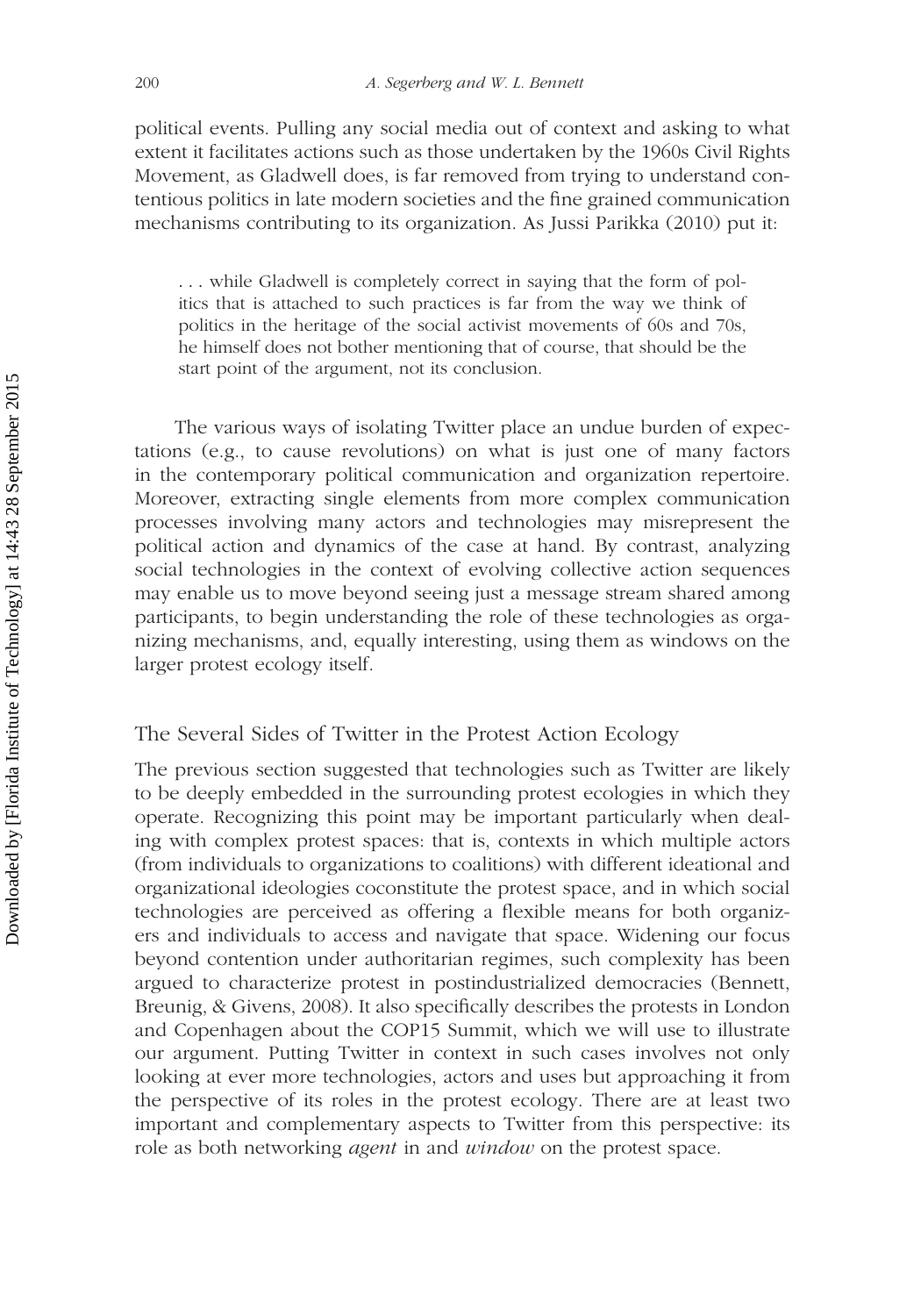From the first perspective, Twitter is interesting as an organizing mechanism within the specific protest ecology. As well as transmitting information, networked protest spaces constitute negotiated spheres of individual and collective agency. As digital and social media become increasingly prominent, they too become networking agents (or actants; Latour, 2005) within the protest space. The presence or absence of affordances and discourses constrain and enable action in these often densely linked and navigable spaces, at the same time as they help structure relations among different actors, issues, and events (Foot & Schneider, 2006). Such networks of people and technologies can operate differently in terms of coherence, sustainability, and effectiveness of associated actions, and this invites attention to how collective action spaces develop and play out under different circumstances (cf. Langlois, McKelvey, Elmer, & Werbin, 2009). Digitally networked protest spaces often involve dense webs of technologies deployed by different actors, so Twitter is one of potentially many digital mechanisms that coconstitute and coconfigure the protest space.

From the second perspective, Twitter streams may reveal interesting features of the protest ecology's wider composition, and in particular something of the organizational scheme in which they are embedded. This may, among other things, indicate something of the larger network of relations involved in a particular event, even if it does not tell the whole story about them (cf. Huberman, Romero, & Wu, 2009). One alternative is to analyze the users contributing to a stream (where these are identifiable; Boyd & Ellison, 2007); another is to turn the stream inside out to look at who and what is linked to rather than who is posting. The organizations and social media linked in tweets reveal a sample of the organizations, information sources, and social networking sites pertinent to a particular protest ecology. For example, link data from the climate change protests that we discuss later reveal how different organizations (from advocacy organizations to government agencies) and information sources (e.g., the BBC, the United Nations News Center, The Brookings Institution, bloggers) become engaged with activist networks at various stages of protest events. The contexts of these links include participants assessing the mass media effect of real time actions, sharing think tank material, and recounting their own experiences at events.

This twofold approach to Twitter in digitally networked protests can only be indicative; it cannot roll out a definitive map of the protest space. What is more, Twitter may play very different roles in different ecologies. With these conditions in mind, we nevertheless distinguish three points of focus around which it may be possible to develop fruitful models:

● *Twitter streams can be crosscutting networking mechanisms*. Twitter streams can (although do not always) attract diverse players, from individuals to organizations, and include contributors and followers from afar and in the midst of the action. In this light, they may be approached as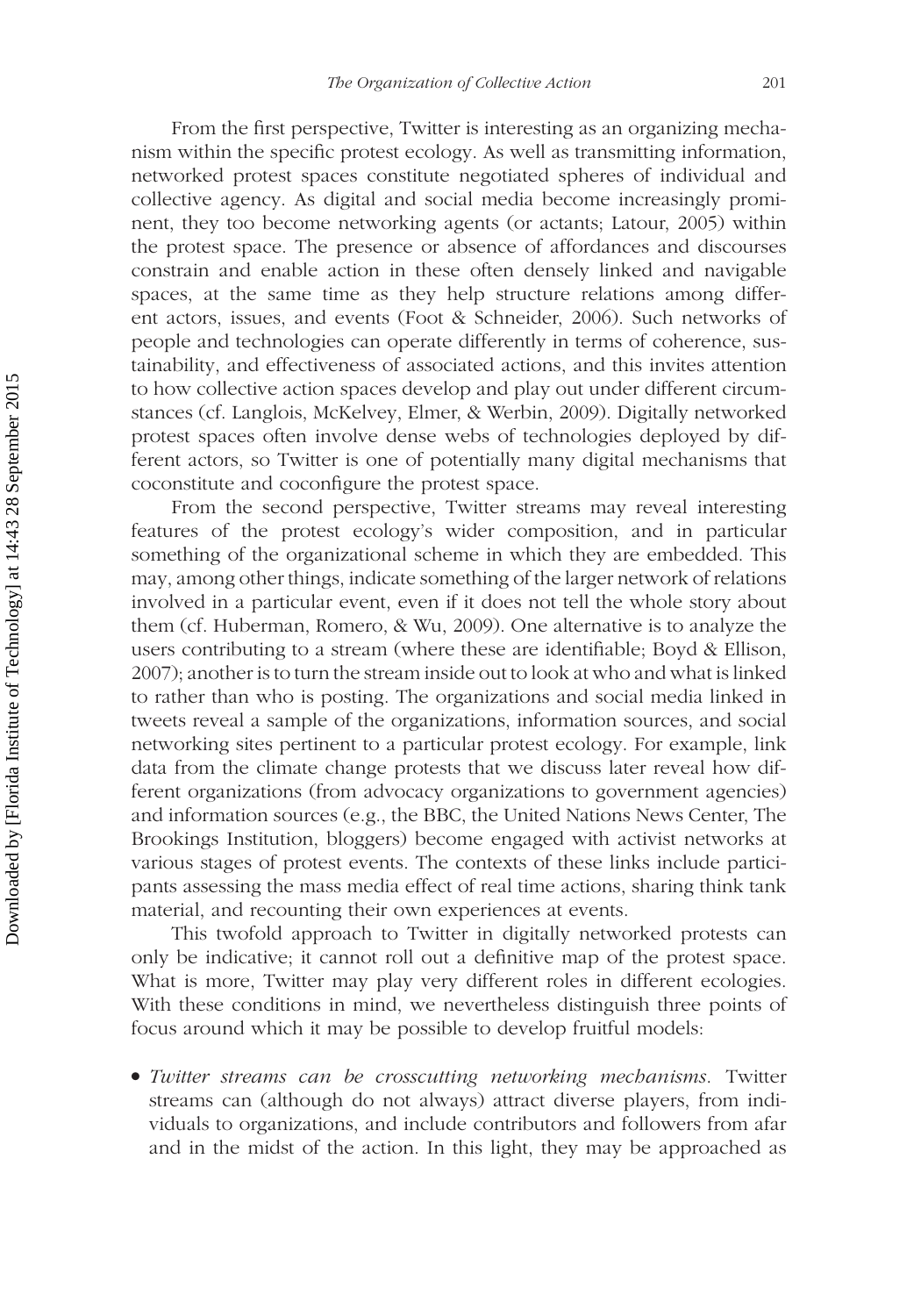transmission belts as they cut across and connect diverse networks, actors and locations in an action space. The networks at play in a Twitter stream may in part be revealed by such features as the links embedded in tweets.

- *Twitter streams embed and are embedded in gatekeeping processes*. There are different modes for managing the flow of links and other inputs embedded within a Twitter stream. A stream may allow glimpses of more classic gatekeeping where, for example, the content of a link is removed at source. More important, however, gatekeeping management is also visible within the stream itself in terms of which (and how many) agents introduce particular kinds of links, or amplify cues such as @-ness replies and RT retweets. Although hashtags are open to all users, such management may become more centralized when streams are populated mainly by one or a few organizations whose members have particular organizational uses in mind, such as rallying demonstrators for a specific event. By contrast, hashtags that are dominated by diverse crowds may result in chaotic streams with links and directives that seem not to connect with each other. In still other cases, such in-stream crowdsourced gatekeeping can introduce fairly sustained and rich organizational resources in far-flung protest ecologies.
- *Changing organizational dynamics over time*. As we shift the analytical focus in these directions, it is important to remember that data from Twitter streams only contain a slice of the collective action space, and that what the slice looks like may change as other elements in the evolving environment interact with the users and managers of the stream. Depending on where one cuts into a Twitter stream, then, one may find different actors and different kinds of activity going on, from rallying in the midst of a demonstration, to debriefing and planning for next events at later stages. In these ways, some streams may operate as relatively long-running epistemic communities, rich with information and analysis, whereas others may serve as brief beacons of information and logistics contributing to the orchestration of a particular action within a bounded time frame.

We discuss these three points individually in the following sections, illustrating our argument with reference to hashtags in two climate change marches. Both marches were part of a family of national and transnational protests leading up to the COP15 conference, and both in their own way exemplify complex protest spaces. The first constituted a single coalitioncentered protest space leading up to a march held in London and Glasgow 1 week before the COP15, on December 5, 2009. The Wave march was organized by Stop Climate Chaos Coalition (SCCC), a tight coalition supported by organizations such as Christian Aid, Tearfund, Oxfam, Greenpeace, World Wildlife Fund, and the Catholic Agency For Overseas Development. Part of the complexity of this case involves the balance of communication between the organizations and potential demonstrators as the coalition and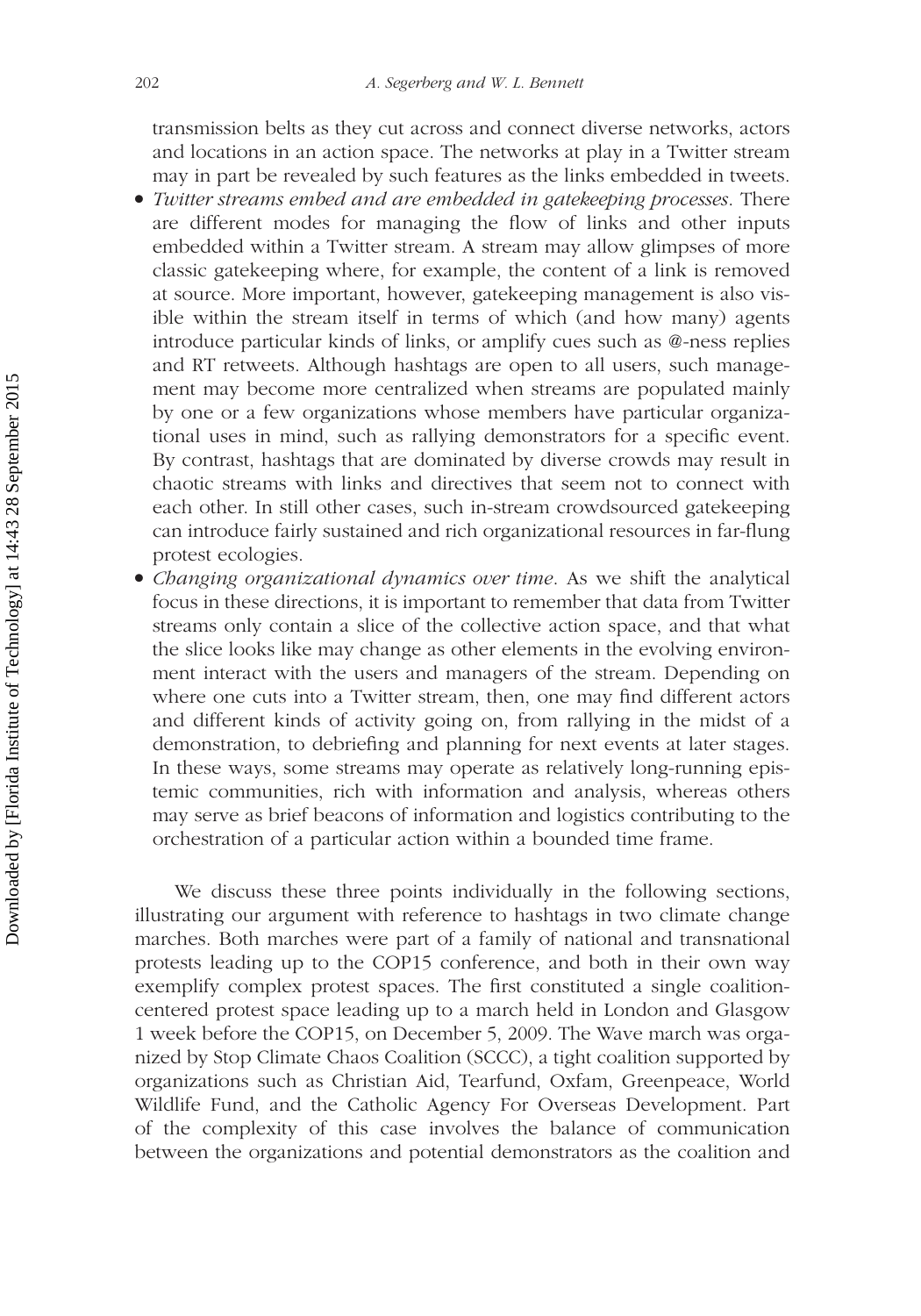its supporter organizations used a variety of social media platforms to organize and mobilize demonstrators to urge the national government to hold the line on carbon reduction targets at the Copenhagen conference. Fifty thousand people turned out to the march, making this the largest climate protest in the United Kingdom, and in the view of the organizers at the time, "the biggest climate change march in the world ever!" (Stop Climate Chaos Coalition, 2009a).

The other case is the more self-organized protest space found in Copenhagen during the conference itself. The conference drew a diverse crowd of international protest actors, some strictly coordinated and others less so. Part of the complexity of this case was the sharing and partitioning of the protest space between the various actors (Reitan, 2011). There was more than a week of protest activities corresponding to the duration of the COP15 conference, with events of different kinds associated with different groups. The main demonstration, the Global Day of Action ("Climate March at the Climate Summit") took place on December 12, 2009, and an estimated 100,000 people took part (D. Fisher, 2010). Despite the astonishing numbers, this event had been relatively loosely coordinated by the Danish coalition 12Dec09, which cited a support base of 538 organizations from 67 countries (12Dec09.dk). Analyzing hashtag streams associated with the two respective protests from the perspective of our three points indicates interestingly different yet similar dynamics in each ecology, as well as suggesting differing roles for Twitter within them.

#### Twitter as Crosscutting Networking Mechanisms

A Twitter stream can be conceived as a cross-cutting transmission belt connecting diverse users, uses and different temporal and spatial regions of the protest space. The Twitter hashtag, as opposed to profile feed, is particularly interesting from the perspective of this article as it suggests the contours of a network cutting across (and beyond) the protest space. Unlike the profile feed, which is controlled by a particular actor, the communitygenerated hashtag convention allows anyone to use a hashtag for any tweeted message whatsoever. Hashtagged messages—and their retweets may disperse widely in unpremeditated combinations across a variety of feeds and networks.

Hyperlinks play an important role within these hashtag streams. In line with the perspective sketched in the previous section, we suggest looking at links not just with respect to information flow but also in their role as organizing mechanisms, and more abstractly as windows on surrounding players and links among diverse information flows. In the first instance, this entails viewing links from the perspective of how they may structure and alert members of social networks to particular slices of the protest space. This draws on previous work that has explored how hyperlinks on organization websites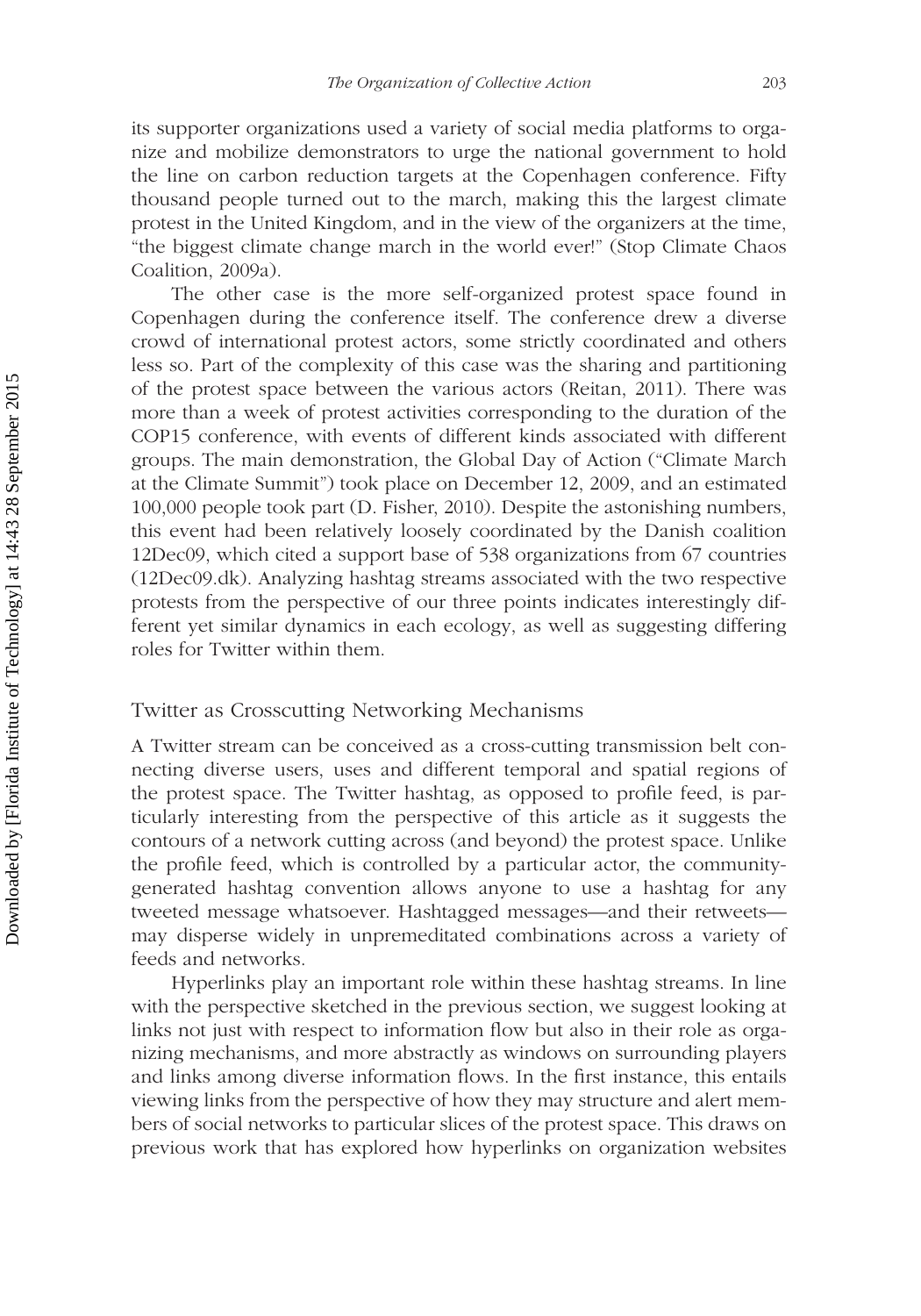can play a structuring role, enabling and constraining action in protest space, and how they shape a protest space in the way they are used to construct and advertise alliances between different actors (Foot & Schneider, 2006; Rogers, 2004; cf. Weber, Chung, & Park, forthcoming). It also entails approaching twittered hyperlinks with attention to what they reveal about the networked ecology of the agents involved. Although user information reveals one important side of the protest ecology, we here concentrate on turning the Twitter stream inside out to shed light on actors and sites that in this manner become or are revealed to be part of the protest space.

This dual approach can be illustrated with reference to two hashtags related to the climate change protests outlined earlier. Each hashtag was the most prominent in its protest. #Thewave was launched by the SCCC that coordinated the UK protest. #Cop15, by contrast, is an interesting example of an emergent self-organizing stream that was not centered on one organization or coalition. Both involved a variety of organizations and individuals operating in the midst of the demonstrations as well as from a distance. What is more interesting is what these actors made of the stream: What kinds of sites were linked to and what do the different patterns of links tell us about the underlying organizational logic of the protest ecology?

#Thewave hashtag, as stated, was launched by the SCCC as part of a wider campaign to mobilize and publicize The Wave march. The number of tweets sent with #thewave amounted to more than 2,500 from the point at which it trended in the United Kingdom on the morning of the protest to its dying out a few days later. The use of the hashtag ceased shortly after the protest (but was later reactivated in a nonrelated context). The #cop15, a multilanguage hashtag of unclear origin, became one of the most used and tracked streams relating to the COP15 conference as well as the associated protesting (Boynton, 2010). This hashtag was used prolifically by various actors across several languages and locations for various purposes, including the Danish government as conference host, individual protesters, bloggers, and advocacy organizations. It was in use months before the conference and continues (at a far lower volume) at the time of this writing. By the end of December 2009, roughly 100,000 #cop15 hashtagged tweets had been logged (Twapperkeeper.com).

Because there were thousands of tweets in each of our hashtags, we took random samples. Every tenth tweet was sampled from each stream for the date selected. One clear difference in the two streams was that #thewave involved a burst of activity around the day of the protest, whereas #cop15 had a much more extended life before, during and after the main protest day. Thus, we were able to compare the two streams on the day of the protest marches and also sample #cop15 on other dates to assess dynamics over time. On the day of the main demonstrations, #cop15 included 3,251 tweets, giving a sample of 325. Because #thewave was more exclusively dedicated to the protest day itself, we sampled the single trend line that included the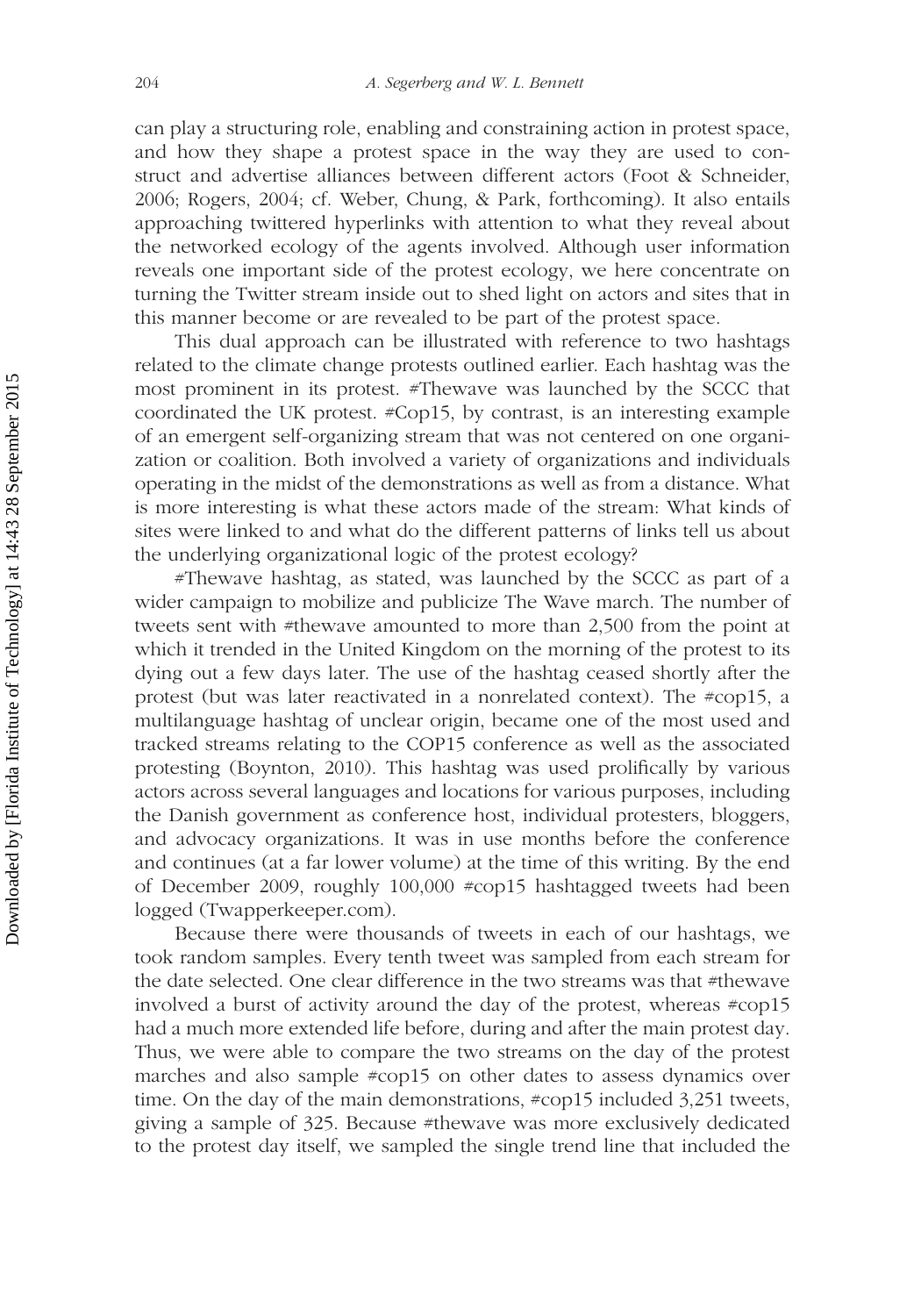| Link level                             | #The Wave (December 5–8, 2009) #cop15 (December 12, 2009)<br>sample $n = 253$ | sample $n = 325$ |  |
|----------------------------------------|-------------------------------------------------------------------------------|------------------|--|
| Percentage of all tweets<br>with links | 39% (99)                                                                      | $60.9\%$ (198)   |  |
| Mass                                   | $15.15\%$ (15)                                                                | 18.18%, (36)     |  |
| Mid                                    | 34.34% (34)                                                                   | 56.56% (112)     |  |
| Micro                                  | 33.33% (33)                                                                   | 10.6(21)         |  |
| Other/broken                           | $17.17\%$ $(17)$                                                              | 14.64% (29)      |  |

**TABLE 1** Day of Protest Link Breakdown by Media Levels

day of the protest and the few tweets of the days after, for a total of 2,529 tweets that resulted in a sample of 253.

Links are major elements in both streams on the day of the protest, but there are important differences in their volume and distribution. As shown in Table 1, links appeared in 39% of #thewave tweets, and fully 60.9% of the #cop15 tweets (as we discuss in the dynamics analysis later, linking in the latter stream was in fact higher on other days). The volume and nature of linking in the Copenhagen protest hash as compared to the pre-Copenhagen UK protests suggests interesting things about the two protest ecologies in which the streams are embedded, and as we shall discuss further below, the differing roles Twitter plays in the two cases.

Our analysis tracked the different types of links that emerged in both streams. In the case of the continuing #cop15 stream, we also followed how they may have changed over time. We discovered a media world that places the mass media at the margins, and elevates purveyors of social technology from nongovernmental organizations (NGOs) to Flickr to prominent roles. The breakdown of links on the day of the two protests also appears in Table 1. We categorized the links in terms of whether they pointed at mass media sites (e.g., BBC, *Le Monde*, *The New York Times*), middle media sites that exist primarily or only online yet receive large numbers of users (e.g., alternative news media, NGOs, government and corporate sites, environment and climate information sites, and prominent blogs such as Real Climate), and micromedia sites that reflect individual-level sites that are clearly personal in nature. In keeping with our focus on what elements were brought in through links, we made borderline decisions on the basis of where the content was created rather than who posted it (e.g., Al-Jazeera on YouTube would be coded as mass media; an NGO-posted twitpic would be coded as middle media; a personal or anonymous twitpic would be coded as micro level). This scheme builds on the model suggested by Peretti (2002) for tracking media flows across increasingly intertwined communication networks.

Table 1 shows that actors in the realm of middle media represent the dominant organization and information sites in both these slices of the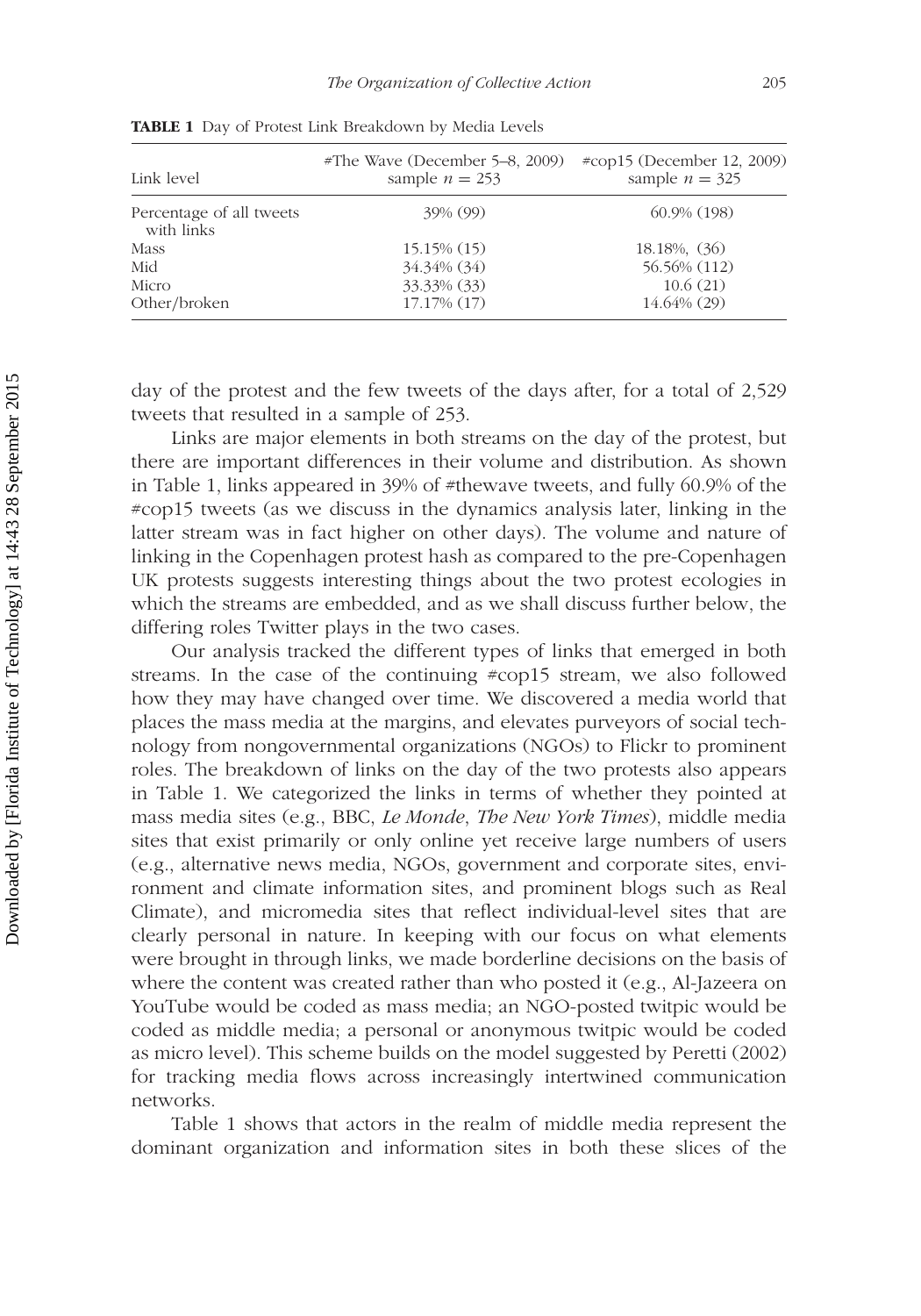protest ecology. Yet, a notable difference between the two streams has to do with how the links were further distributed within the middle and micro media categories. Within the middle media categories, links to NGO websites and NGO uses of social media rival links to mass media news actors in both streams: In #thewave this NGO pattern constitutes 19.19% of all the links, and in #cop15 on the day of the protest it constitutes 17.67% of all the links. In the #cop15 similarly large numbers of links led either to alternative news media (e.g., Indymedia, Huffington Post) or think tanks and various kinds of climate information sites or institutes (e.g., Scientific Public Policy Institute, the Amazon Environmental Institute, Think Progress). Together these kinds of links add up to 18.18% of the total number of links, also equaling the mass-media linking rate in this stream. Meanwhile, governmental sites such as the conference host Denmark's COP15 website accounted for 13.13% of all links. Contributors to the #cop15 hashtag in this way pooled organizational and information resources using the networking potential of middle media sites.

The links in #thewave, by contrast, underscore the ways in which this hashtag centered on a physically copresent demonstration. Mid-level linking in this stream primarily led back to the coalition coordinating the march and its sponsoring organizations, and the microlevel links primarily presented depictions of the march itself. As we shall discuss further in the next section, #thewave hashtag was used strategically by the SCCC to personalize the mobilization for the planned protest. Participants were encouraged to paint faces and hands blue to echo the environment association when they waved into cameras, and then to post photos from the demonstration. This seems to explain the strong linking to microlevel sites in this stream. Almost all of the microlevel links in this stream lead to twitpics or yfrog photos from the street march itself. A number of the middle level links also went to coalition organization photo pages, resulting in fully 44.32% of all links in #thewave going to photos or photo galleries. This high rate can be compared with the lower presence of personal microlevel linking in the #cop15 stream, which also had fewer photo links overall (only 14%). This seemingly reflects how The Wave was oriented to a community of protesters who shared both geographic and ritualistic elements in their protest identifications via high levels of personally expressive content.

All of this suggests that linking is used differently in different protests, even ones belonging to the same family of collective action events (i.e., addressing the same issue, targeting the same actors, happening in the same time frame). Thinking about links as revealing elements of the protest ecology, we see a more personalized expressive experience reflected in The Wave given the encouragement by NGO facilitators to share personal experiences. The lower levels of NGO links in the Wave reflect an organizing coalition of NGOs that did not need to link back to themselves, but rather encouraged those being mobilized to link out to each other. By contrast,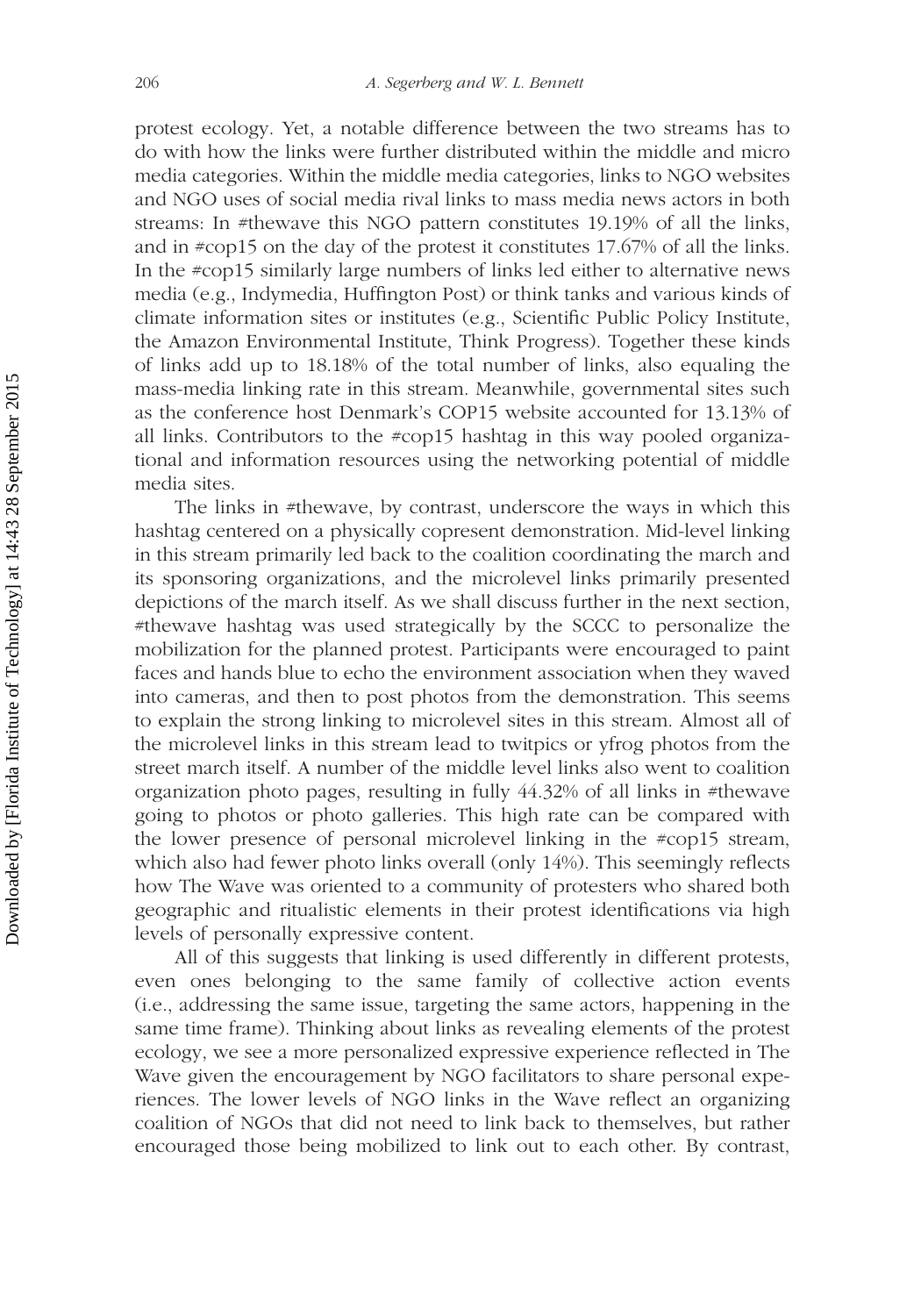the large number of Copenhagen demonstrators and people following their activities from afar seemed to find it more useful to point to diverse NGOs and middle media information sites as resource hubs. The stream associated with the more self-organizing ecology in this sense sought out organizational and informational resources more than the organization-centered ecology.

#### Gatekeeping Processes in the Twittered Protest Space

A further important dimension along which different protest ecologies can be compared is the gatekeeping that distributes various types of actionable information to participants. While there is little agreement about the meaning of gatekeeping (Barzilai-Nahon, 2009), it here refers to what kinds of filters operate in a communication system, who or what agents control them, and what information they screen out and let through. As pointed out earlier, no one can control a hashtag stream in the sense of deleting messages. However, actors can contribute positively to the shape of a stream by, for example, introducing posts, links, amplifying retweets, and @-ness address (cf. Boyd, Golder, & Lotan, 2010; Honeycutt & Herring, 2009). We did analyze retweeting in the streams, but for reasons of space we here continue to focus on in-stream management in the form of linking. Broad comparisons between the two Twitter streams suggest that very different in-stream processes were at work. #Thewave reflected a far more organization-centered and centrally managed protest space, while #cop15 reflected a more decentralized crowdsourced scheme. What is remarkable is that both stayed fairly consistently on topic and displayed little violent disagreement.

As already indicated, #thewave hashtag was launched and largely managed by the SCCC coalition coordinating the march. The SCCC and its supporter organizations used several digital technologies in a strategy of personalizing the mobilization around the march, enabling users to fill in details in the protest narrative and to customize their digital interactions with the coalition. The SCCC initiated several twitter storm campaigns before and during the protest. One storm on November 5, 2009, highlighted the official launch of The Wave website. The organizers encouraged followers to "Tell all your friends and retweet, retweet, retweet! See you on #TheWave." (Stop Climate Chaos Coalition, 2009b). The hashtag trended to second place among all Twitter streams in the United Kingdom during the march (Twirus UK). After the march, the SCCC no longer actively encouraged use of the hashtag, and use died out within days.

The SCCC strategy of personalizing their public communication meant running the risk of losing control over their message and brand (Bennett & Segerberg, 2011; Gillan, Pickerill, & Webster, 2008). Yet, #thewave is a surprisingly orderly stream. The SCCC apparently did not try to discipline the contents of the #thewave stream aside from for example encouraging retweeting. As expected, then, some of the sampled tweets publicize other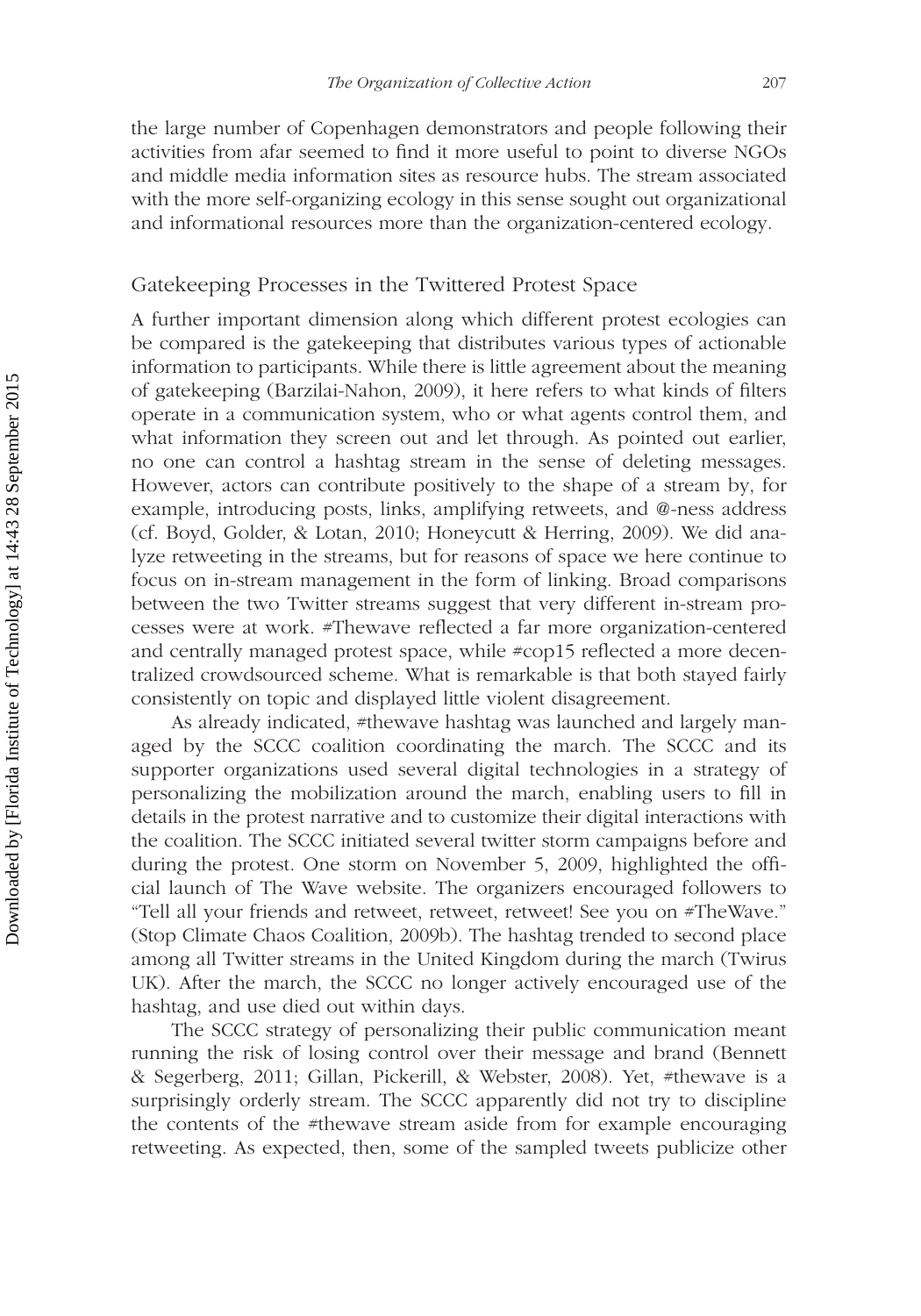actions, for example those that couple #thewave with #copout (referring to a separate direct action protest organized by Climate Camp London). Yet, there were only a few of them, and there is only one explicitly critical tweet in the entire sample: "People on #thewave screaming bloody murder are the same kids who used to take the piss out of my family for growing veg & mending clothes." Again, #thewave clearly reflected its function as a rallying and mobilizing mechanism centered on the physically copresent demonstration. As discussed in the previous section, links predominantly led to the sponsoring organizations or the photos of people attending the demonstration. Coded for content, the stream scored highly in tweets that were either describing the real time event (68%), or expressing solidarity with the protest (28.9%). Logistical information (where to go, what to do) was less prevalent (11.1%), suggesting that logistical support was being provided through other sources. It is interesting to note that the coalition and its supporter organizations represent only 24*/*253 or 9.48% of the users posting in our sample, but this proved enough to shape the arc of the stream.

In contrast with #thewave #cop15 was self-organizing, and yet it too turns out to be surprisingly ordered. We have not found evidence of any attempt to launch this hash amongst the central organizations related to the conference or the protest march. The 12Dec09 coalition, the coordinators of the march, created a profile Twitter feed (@12dec09), yet posted few entries (barely filling one page) and did not use any hashtags on this feed. The conference host government's Ministry of Foreign Affairs used #cop15 in its profile feed @cop15, but did not indicate any sense of ownership, nor did they appear as a dominant user in our sample.

Despite strategic deployment by a few prominent actors, the bulk of the stream reveals a general absence of dominating gatekeepers around the time of the protest. In contrast with the SCCC in #thewave, there were relatively few identifiable organizations tweeting in #cop15 under their own name. In other words, the #cop15 management during the protest seems to be more crowdsourced, with links to a wide variety of governmental and civil society organizations, as discussed in the previous section. The #cop15 also did not seem to serve the steadily managed role of rally mechanism that was seen in #thewave. Coded for content on the day of the protest, the #cop15 scores fairly highly for real time descriptions of the event (61.2%) but low on expressions of solidarity (13.2%) and logistical messages (6.2%). The low level of logistics suggests once again that the real-time orchestration of demonstrations occurred elsewhere, and that the #cop15 instead offered windows on the events and other resources for the actors to share.

This comparison suggests that in-stream gatekeeping in a selforganizing crowdsourced stream need not be less coherent than more centralized organization management of the sort we find in #thewave. It also appears that different streams can serve different organizational roles and stay focused. The large volumes of #cop15 tweets tend to keep to the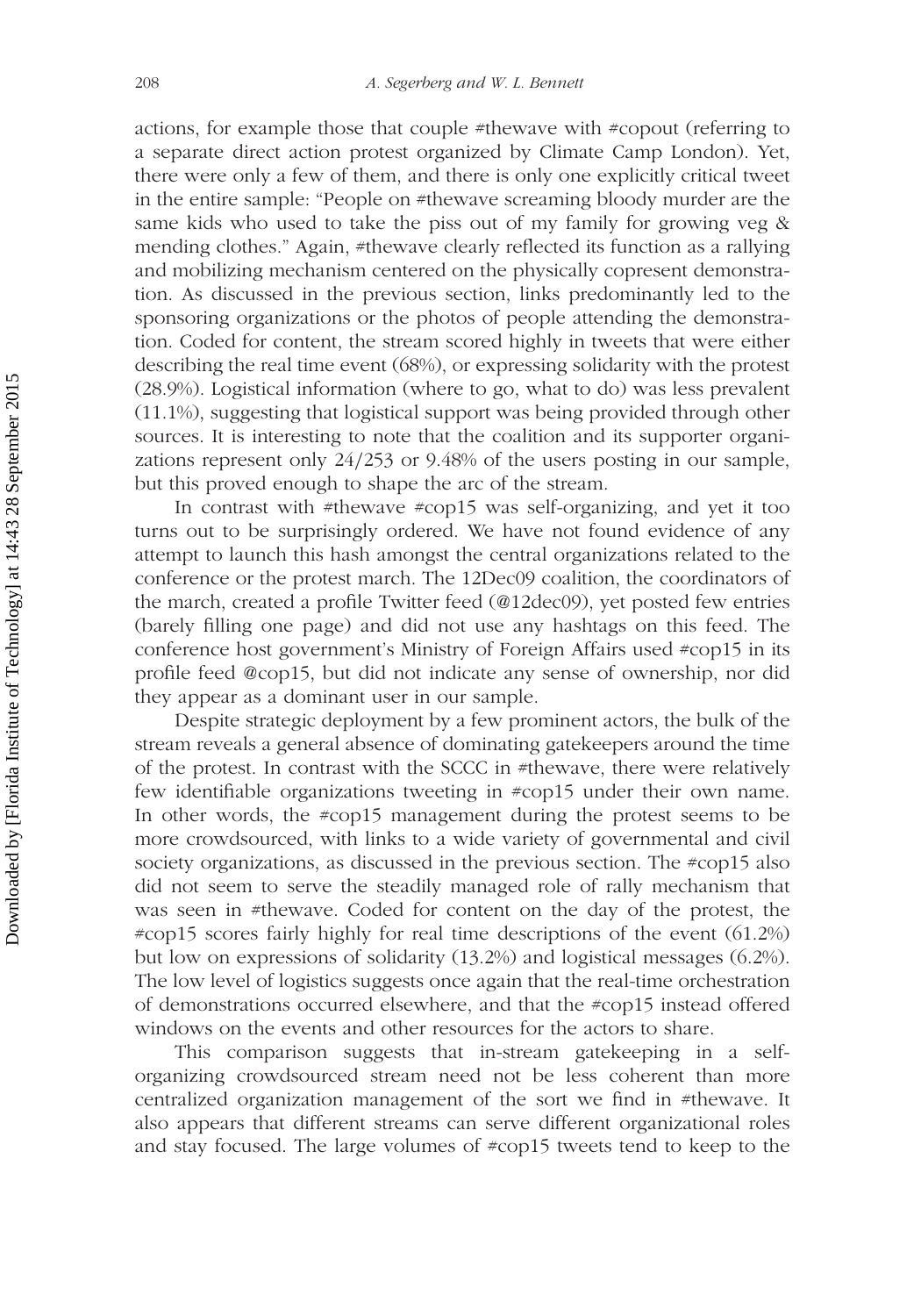general issues at hand: climate change, the conference, protesting the conference. Few messages express criticism of the other tweets being disseminated through the hashtag. Some of the environmental information sites belong to climate skeptics, yet there is little disagreement or abusive language voiced within the stream about the issues at stake. As we found in a separate study, this is unlike the character of the #G20 stream used during the G20 Pittsburgh Summit protests in the fall of 2009, in which protesters, antiprotesters, and disgruntled locals struggled via Twitter over the rightful uses of the streets of Pittsburgh.

The self-organizing character of the stream also reveals how various social technologies can adapt to the temporal frame of contentious political activities. One clear difference between #thewave and #cop15 is that the latter ran alongside the 10 days of protester activities, including various direct action and civil disobedience events, several educational forums, religious services, and the main demonstration (http:// www.climateimc.org*/*en*/*original-news*/*2009*/*11*/*09*/*list-cop15-copenhagenprotests-and-events). Figure 1 shows that there were several days with thousands of tweets, indicating that #cop15 was far more than just a rallying or logistical communication aid during the demonstration itself.

The crowd-as-gatekeeper (in the sense of emphasizing particular themes and creating particular resource and organizational links) also repurposed the #cop15 stream following the end of the protests. For unlike #thewave, the #cop15 stream did not come to an abrupt halt. A year after the Copenhagen events, the stream gradually merged with others in a kind of handoff to the COP16. Although the numbers of tweets dwindled, the relative level of linking increased after the protest (even as the diversity of



**FIGURE 1** Posts in #cop15 Over Time.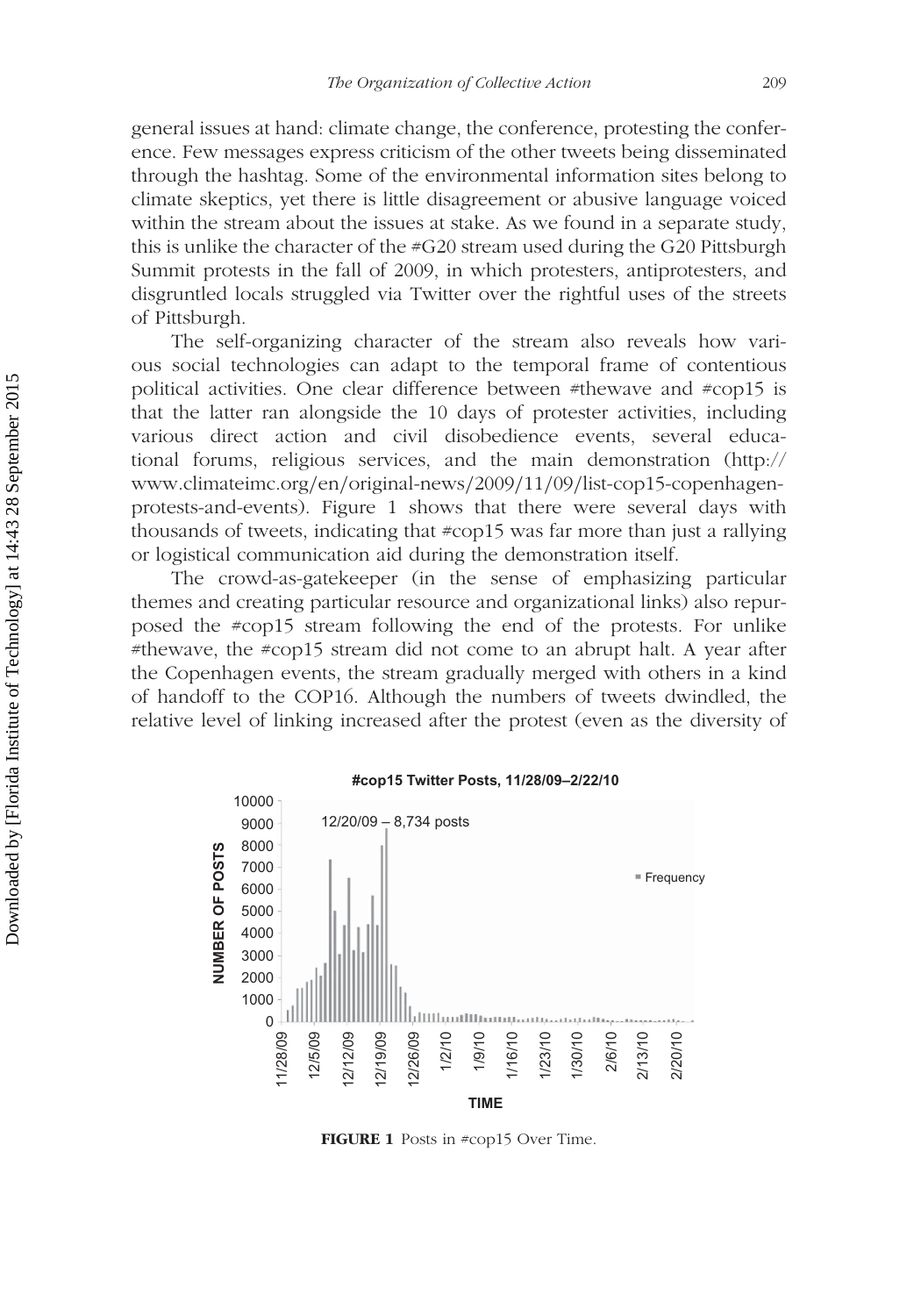users seemed to decrease). It appears that a kind of resource-focused epistemic community was created with links to a variety of organizations and bloggers offering information and organizational resources across a global network. The very different dynamics of our two cases highlight our final point: the importance of recognizing the potentially changing nature of hashtag streams embedded in different collective action contexts and at different points in those contexts over time.

### How Twitter Reflects Changing Dynamics in Protest Ecologies

Another clear organizational feature of Twitter streams in protest ecologies is their capacity to shift organizational functions over time. As Herwig, Kossats, and Mark (2010) observe in the case of the 2009 #unibrennt student protests in Vienna, these twittered network patterns appear to be "permanently beta," open to change in organizational character (cf. Neff & Stark, 2003). In some cases, as in #the wave which served to rally participation for a particular event, the organizational pattern entails disappearing when the immediate function has been outlived. #cop 15, on the other hand, evolved through several different organizational phases in the time before and after the Copenhagen demonstrations. Different patterns of use emerge depending on where one cuts into the stream. However, one general difference emerges. The #cop15 stream, embedded in a more self-organizing and wider protest space, increasingly "seeks out" resources as the remaining users increasingly link to blogs and institutional sites. This resource seeking in a way stabilizes the organization of the stream. By contrast, the more centralized coalition facilitating a demonstration via #thewave may have provided support resources directly through member organizations communicating with their affiliated publics.

We traced the #cop15 stream from one week prior to the December 12 protest to one month after the protest. Shortly after December 12, it decreases to a small but steady stream. It continues, and, as noted, transitions. As Table 2 shows, the level of linking rises in the #cop15 over time, dipping during the day of the protest while other uses momentarily rose. (Note that multiple codes were permitted, so that a tweet could, for example, contain a solidarity message and a link, just a solidarity message, or just a link.) After the protest, the numbers of tweets containing links rose to an extraordinary 88% (fully 73 of our late stream sample of 83 tweets). The relative absence of central coordination in the Copenhagen protests and hash may account for the higher levels of links embedded in the tweets; participants increasingly point each other to organizations and other resources afterwards as well.

The main dynamic is that the proportion of tweets containing links soared as the stream diminished in volume. Yet, given our observation about the tendency of this stream to seek resources in its links, it is also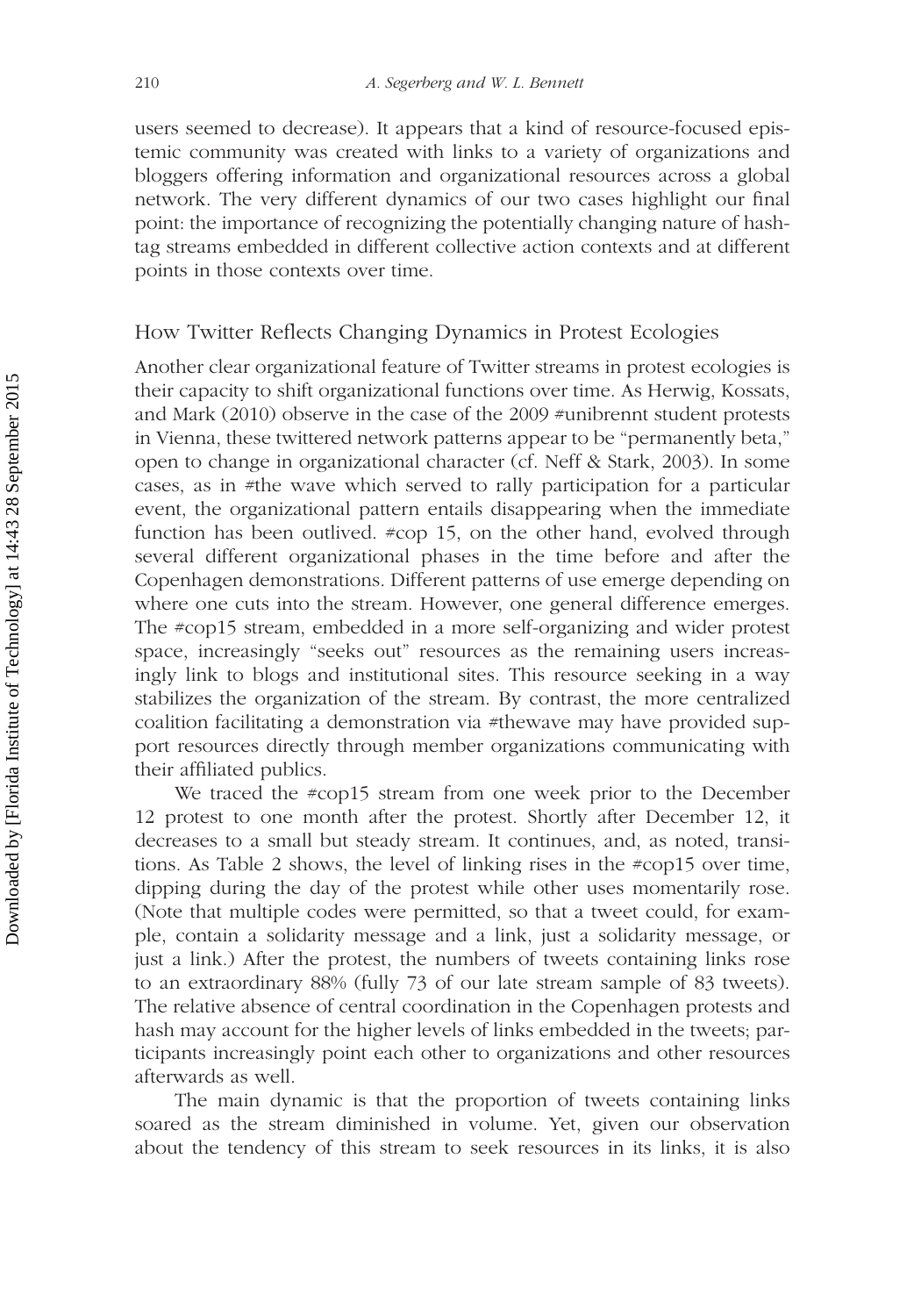|             | December 3, $n = 193$ |                | December 12, $n = 325$ January 12 & 19, $n = 83$ |
|-------------|-----------------------|----------------|--------------------------------------------------|
| Description | 24.4% (47)            | $61.2\%$ (199) | $25.3\%$ $(21)$                                  |
| Solidarity  | $5.2\%$ (10)          | $13.2\%$ (43)  | $3.6\%$ (3)                                      |
| Logistical  | $10.9\%$ (21)         | $6.2\%$ (20)   | $6\%$ (5)                                        |
| Link        | 78.2% (151)           | $60.9\%$ (198) | 87.95% (73)                                      |
| Other       | $4.7\%$ (9)           | $9.8\%$ (192)  | $6\%$ (5)                                        |

**TABLE 2** Shifting Use Patterns of #cop15 Over Time

**TABLE 3** Breakdown of Links Patterns in #cop15 at Different Points in Time

| Link level   | #Cop15, December 3<br>$n = 193$<br>Links: 151/193 (78%) | #Cop15, December 12<br>$n = 325$<br>Links: 198/325 (61%) | #Cop15, January 12 & 19<br>$n = 83$<br>Links: 73/83 (88%) |
|--------------|---------------------------------------------------------|----------------------------------------------------------|-----------------------------------------------------------|
| Mass         | 21.19% (32)                                             | 18.18% (36)                                              | $17.8\%$ $(13)$                                           |
| Mid          | 68.87% (104)                                            | 56.56% (112)                                             | $65.75\%$ (48)                                            |
| Micro        | $4.6\%$ (7)                                             | $10.6\%$ (21)                                            | $8.2\%$ (6)                                               |
| Other/broken | $5.29\%$ (8)                                            | 14.64% (29)                                              | $8.2\%$ (6)                                               |

interesting from the perspective of the transmission belts analysis discussed earlier that the general distribution of these patterns is fairly constant at different points in the arc of the stream. Even as the media level of tweets (mass, middle, and micro) differed in our two cases at the same point in protest time (recall the high use of micromedia and photos in #thewave, and the higher middle media linking in #cop15), the overwhelming tendency across different phases of #cop15 was to connect protesters to middle media sites (see Table 3).

The end of stream dynamics we observe with #cop15 also bears on the earlier gatekeeping discussion. As we traced the later stages of the #cop15 stream we noted a shift in the balance of actors in terms of who participated at what rate. Analysis of the stream one month after the protest revealed a continuing diversity in the range of actors, even as there were some shifts (e.g., NGOs becoming somewhat more prominent and government sites somewhat less). However, analysis by "What the Hashtag?!" indicates that by the time almost a year had lapsed, a few single actors had come to dominate the stream. In October 2010, What the Hashtag?! reported that 80.3% of the 71 #cop15 tweets in the previous week had come from the "top 10" contributors to the stream, chief of which was @Climatebloggers, a profile feed aggregating the posts of a delimited network of bloggers covering the COP15 (including Huffington Post and Oxfam).

The dynamic shifted again at the end of the life of #cop15 as participants apparently shifted to other hashtags such as the #cop16 in anticipation of the next conference. The #cop16 not only had a greater volume of tweets during the same October 2010 time period (994), but a far greater number and proportion of distinct contributors (512). Only 20.8% of these #cop16 users came from the "top 10" (chief of which was @cop16; What the Hashtag?!, 2010).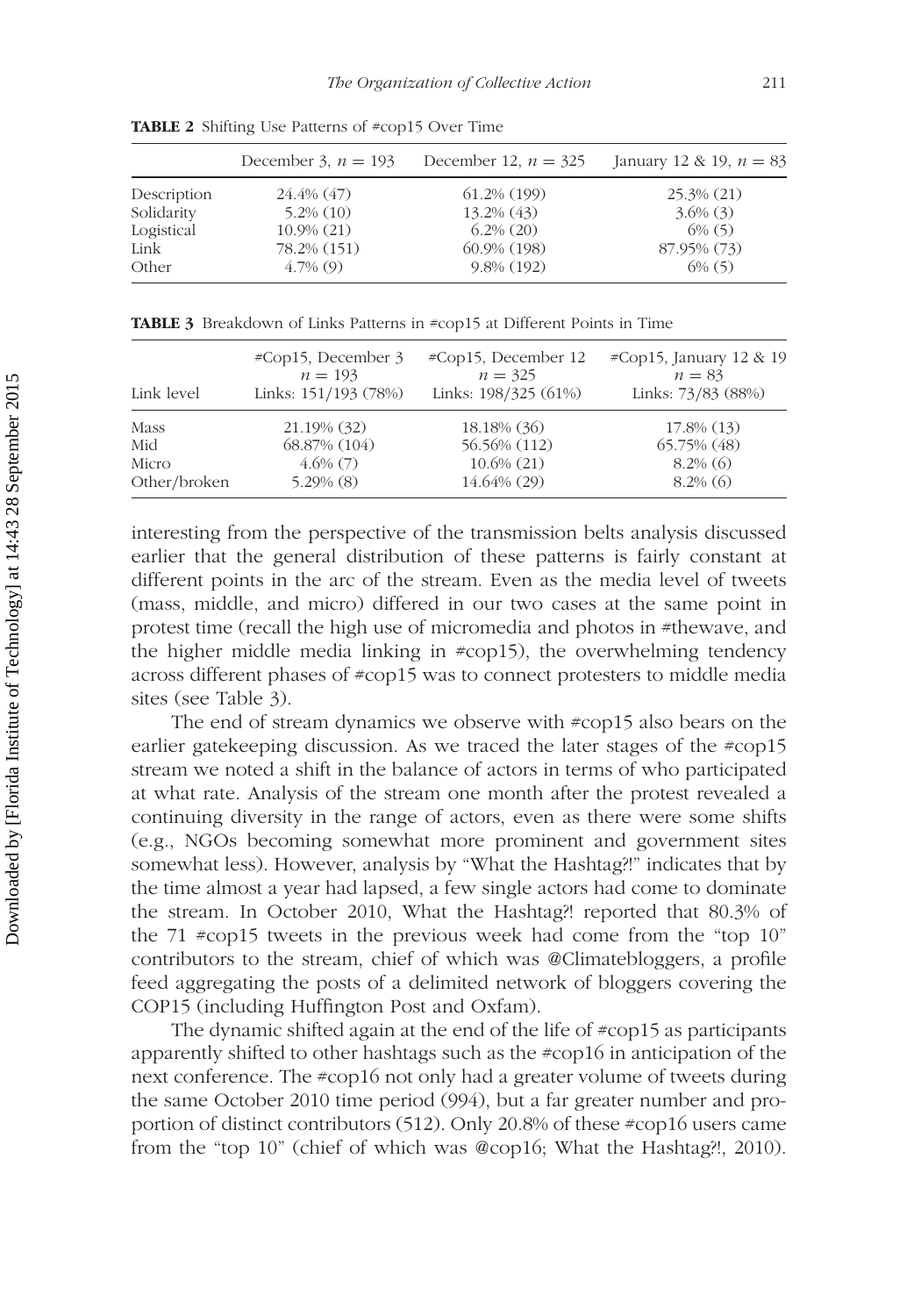The transition to #cop16 may thus mark a return to the more distributed, crowdsourced management pattern described in earlier phases of the #cop15 earlier. Nevertheless, the dominance of the late phase of the old stream by higher resource actors (e.g., middle media bloggers) seems important both for stabilizing a weak stream and facilitating its handoff to the next.

# **CONCLUSIONS**

The Twitter Revolutions of 2009 reignited the question of whether new social media have any real effect on contentious politics. This article has argued that critically examining the relation between transforming conditions for communication and collective action demands recognition of the ways in which social technologies infuse specific protest ecologies. The immediate question from this perspective is neither what Twitter does to contentious politics nor what specific actors do with Twitter. Rather, this approach looks to the roles of social technologies as organizing mechanisms (as organizational agents), and the traces of these technologies that may reflect larger organizational schemes in a protest ecology (as windows).

The article has further suggested that although different protest ecologies are expected to be different, three dimensions facilitate analysis and comparison over different cases: the way Twitter streams represent networking mechanisms crosscutting the protest ecology; how they embed and are embedded in various kinds of gatekeeping processes; and how they reflect changing dynamics in the ecology over time. Illustrating this argument in the context of two different protests we saw indications of some of the specifics of the respective ecologies and their dynamics, as well as differing roles played by the twittering within these ecologies. Among other things, it appears that while the #thewave was successfully harnessed as an amplifying mobilization and publicity resource by a set of central actors, #cop15 indicated how more self-organizing streams may seek resources in different ways from organization-centered ones.

As a note of caution, it should be stressed that this approach yields indications rather than full descriptions, and that the illustrative analyses presented here are limited. Future studies would need to delve even deeper into these hashtags, including reintroducing users into the analysis to ascertain who does what and helps create what kinds of resources. In many episodes of contentious action, moreover, a Twitter hashtag is just one of many digital media mechanisms operating to bring publics together to act in concerted or less organized ways: future research would also need to reembed these hashtags more fully into the complex episodes of digitally networked contentious politics in which they appear.

An overarching point of these analyses is that viewing Twitter as a communication update service may not distinguish the most intriguing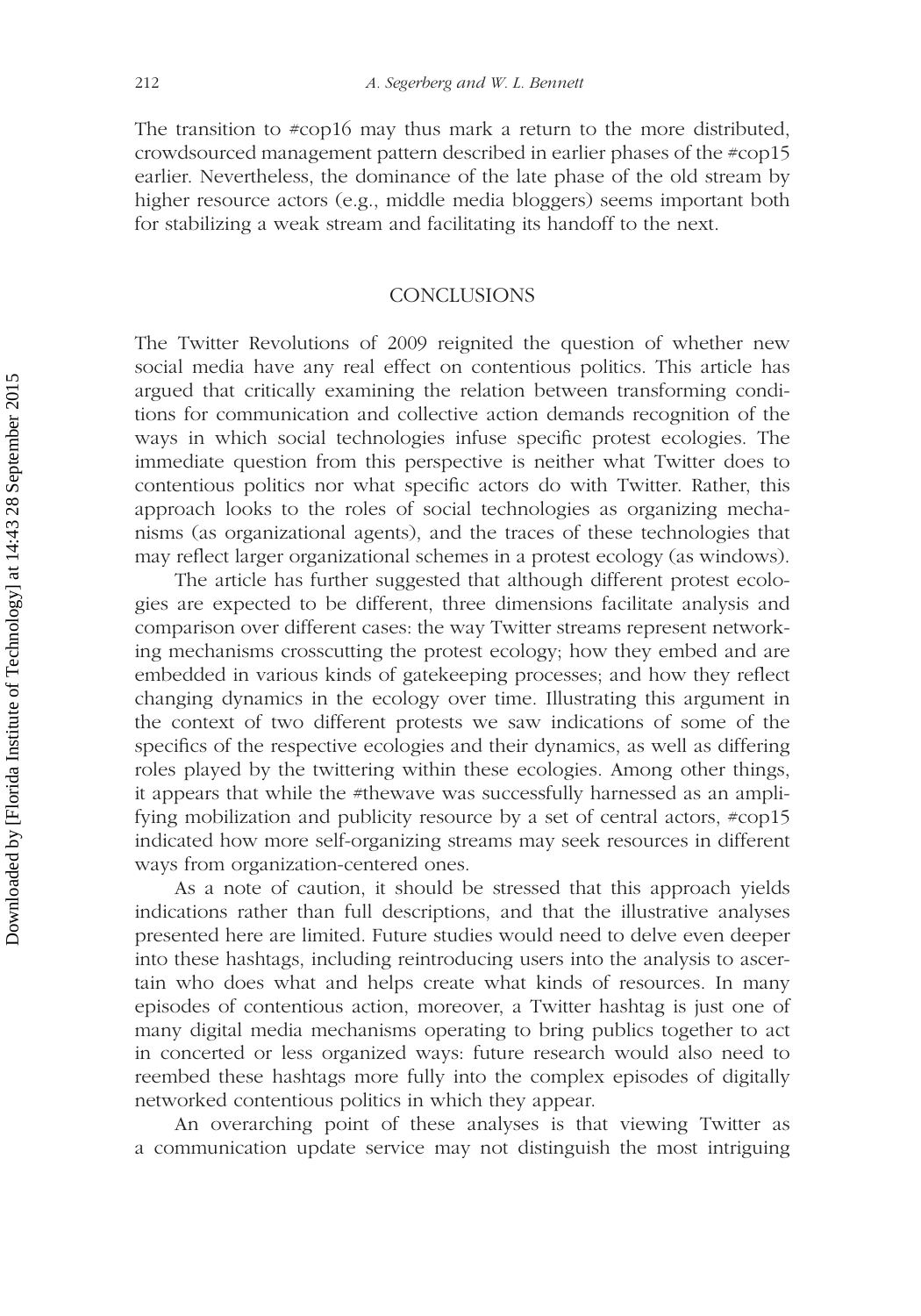dimensions of Twitter in contentious politics. Twitter reveals a variety of interesting clues about different kinds of protests: What kinds of organizations and resources are operating in the environment, how the players organize different gatekeeping mechanisms, and how those gatekeeping processes may help explain changing linking and user dynamics of hashtags over time. Yet, such features may be difficult to evaluate if we too closely follow unexamined assumptions about where and what the politically relevant effect ought to be. Will the revolution be twittered? It is more important to ask how social media embed and engage different ecologies of dissent.

#### ACKNOWLEDGMENTS

This article builds on work supported by Swedish Research Council grants Dnr 435-2007-1123 and Dnr 421-2010-2303. The authors thank Nathan Johnson, Allison Rank, and Marianne Goldin for their research assistance.

#### REFERENCES

- Aday, S., Farrell, H., Lynch, M., Sides, J., Kelly, J., & Zuckerman, E. (2010). *Blogs and bullets: New media in contentious politics*. Washington, DC: U.S. Institute of Peace.
- Arceneaux, N., & Schmitz Weiss, A. (2010). Seems stupid until you try it: Press coverage of Twitter, 2006–9. *New Media and Society*, *12*(8), 1262–1279.
- Barzilai-Nahon, K. (2009). Gatekeeping: A critical review. *Annual Review of Information Science and Technology*, *43*, 433–478.
- Bennett, W. L., Breunig, C., & Givens, T. (2008). Communication and political mobilization: Digital media use and protest organization among anti-Iraq war demonstrators in the U.S. *Political Communication*, *25*, 269–289.
- Bennett, W. L., & Segerberg, A. (2011). Digital media and the personalization of collective action: Social technology and the organization of protests against the global economic crisis. *Information, Communication & Society*, in press.
- Boyd, D., & Ellison, N. (2007). Social network sites: Definition, history, and scholarship. *Journal of Computer-Mediated Communication*, *13*(1), 210–230.
- Boyd, D., Golder, S., & Lotan, G. (2010, January). *Tweet tweet retweet: Conversational aspects of retweeting on Twitter*. Proceedings of HICSS-43, Kauai, HI.
- Boynton, G. R. (2010, September). *COP15-Voice*. Paper presented at the Internet, Politics, Policy 2010: An Impact Assessment, Oxford Internet Institute, Oxford, UK.
- Cascio, J. (2009). The dark side of twittering a revolution, June 17. *Fast Company.* Retrieved from http://www.fastcompany.com/blog/jamais-cascio/ open-future/twittering-revolution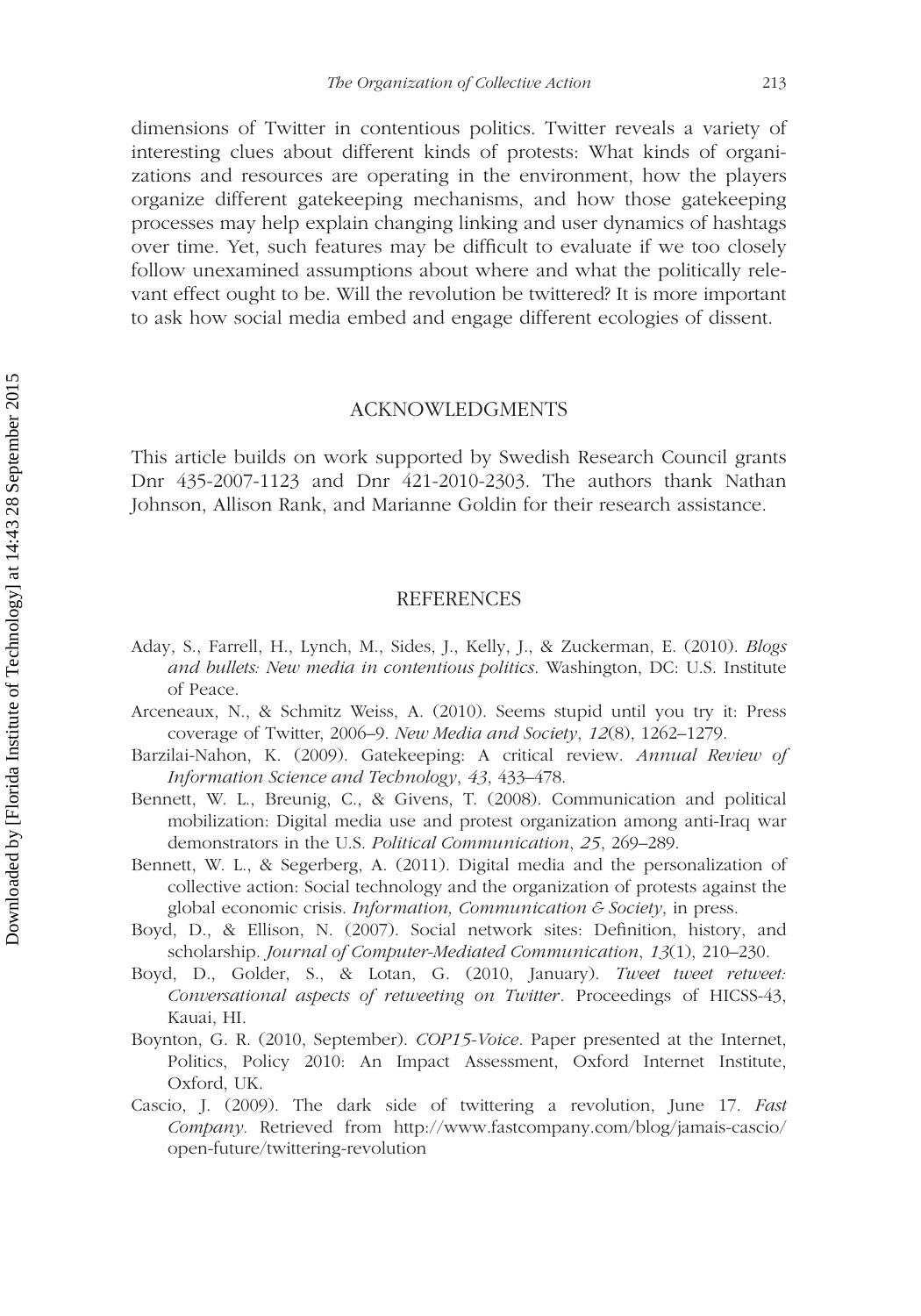- Eaves, E. (2009, June 19). Information is overrated: Twitter's not gonna change our world. *Forbes.* Retrieved from http://www.forbes.com/2009/06/18/foreignpolicy-iran-vietnam-rwanda-opinions-columnists-social-media-twitter.html
- Esfandiari, G. (2010, June 7). The Twitter devolution. *Foreign Policy.* Retrieved from http://www.foreignpolicy.com/articles/2010/06/07/the\_twitter\_ revolution\_that\_wasnt
- Fisher, A. (2010). Bullets with butterfly wings: Tweets, protest networks, and the Iranian election. In Y. Kamalipour (Ed.), *Media, power, and politics in the digital age: The 2009 Presidential election uprising in Iran* (pp. 105–118). Lanham, MD: Rowman and Littlefield.
- Fisher, D. (2010). COP-15 in Copenhagen: How the merging of movements left civil society out in the cold. *Global Environmental Politics*, *10*(2), 11–17.
- Foot, K., & Schneider, S. (2006). *Web campaigning*. Cambridge, MA: M.I.T. Press.
- Gillan, K., Pickerill, J., & Webster, F. (2008). *Anti-war activism: New media and protest in the information age*. Basingstoke, England: Palgrave Macmillan.
- Gladwell, M. (2010, October 4). Small change: Why the revolution will not be tweeted. *The New Yorker*.
- Herwig, J., Kossatz, M., & Mark, V. (2010). #unibrennt mit internet. Beobachtungen zu einer sich ändernden Protestqualität. [The uni's burning via internet: Observations on the changing nature of protest.] In S. Heissenberger, V. Mark, S. Schramm, P. Sniesko, & R. Süss (Eds.), *Uni Brennt. Grundsätzliches, Kritisches, Atmospherisches* [The university is burning: Basics, critique, atmosphere] (pp. 210–221), Vienna, Austria: Verlag Turia + Kant.
- Honeycutt, C., & Herring, S. (2009). Beyond microblogging: Conversation and collaboration via Twitter. *Proceedings of the 42nd Hawai'i International Conference on System Sciences*, Los Alamitos CA: IEEE Press.
- Huberman, B., Romero, D., & Wu, F. (2009). Social Networks that Matter: Twitter under the Microscope. *First Monday*, *14*(1–5). Retrieved from http:// firstmonday.org/htbin/cgiwrap/bin/ojs/index.php*/*fm/article/viewArticle/2317/ 2063
- Jewitt, R. (2009). The trouble with twittering: Integrating social media into mainstream news. *International Journal of Media and Cultural Politics*, *5*(3), 233–240.
- Langlois, G., McKelvey, F., Elmer, G., & Werbin, K. (2009). Mapping commercial Web 2.0 worlds: Towards a new critical ontogenesis. *Fibreculture*, *14*. Retrieved from http://fourteen.fibreculturejournal.org/fcj-095-mapping-commercial-web-2-0-worlds-towards-a-new-critical-ontogenesis/
- Latour, B. (2005). *Reassembling the social: An introduction to actor-network-theory*. Oxford, England: Oxford University Press.
- Morozov, E. (2009a). Moldova's Twitter revolution. *Foreign Policy*. Retrieved from http://neteffect.foreignpolicy.com/posts/2009/04/07/moldovas\_twitter\_revolution
- Morozov, E. (2009b). Iran: Downside to the "Twitter Revolution." *Dissent*, *56*(4), 10–14.
- Neff, G., & Stark, D. (2003). Permanently beta: Responsive organization in the Internet era. In P. Howard & S. Jones (Eds.), *The Internet and American life* (pp. 173–188). Thousand Oaks, CA: Sage.
- Palfrey, J., Etling, B., & Farris, R. (2009, June 21). Reading Twitter in Tehran? Why the real revolution is on the streets—and offline. *The Washington Post.*